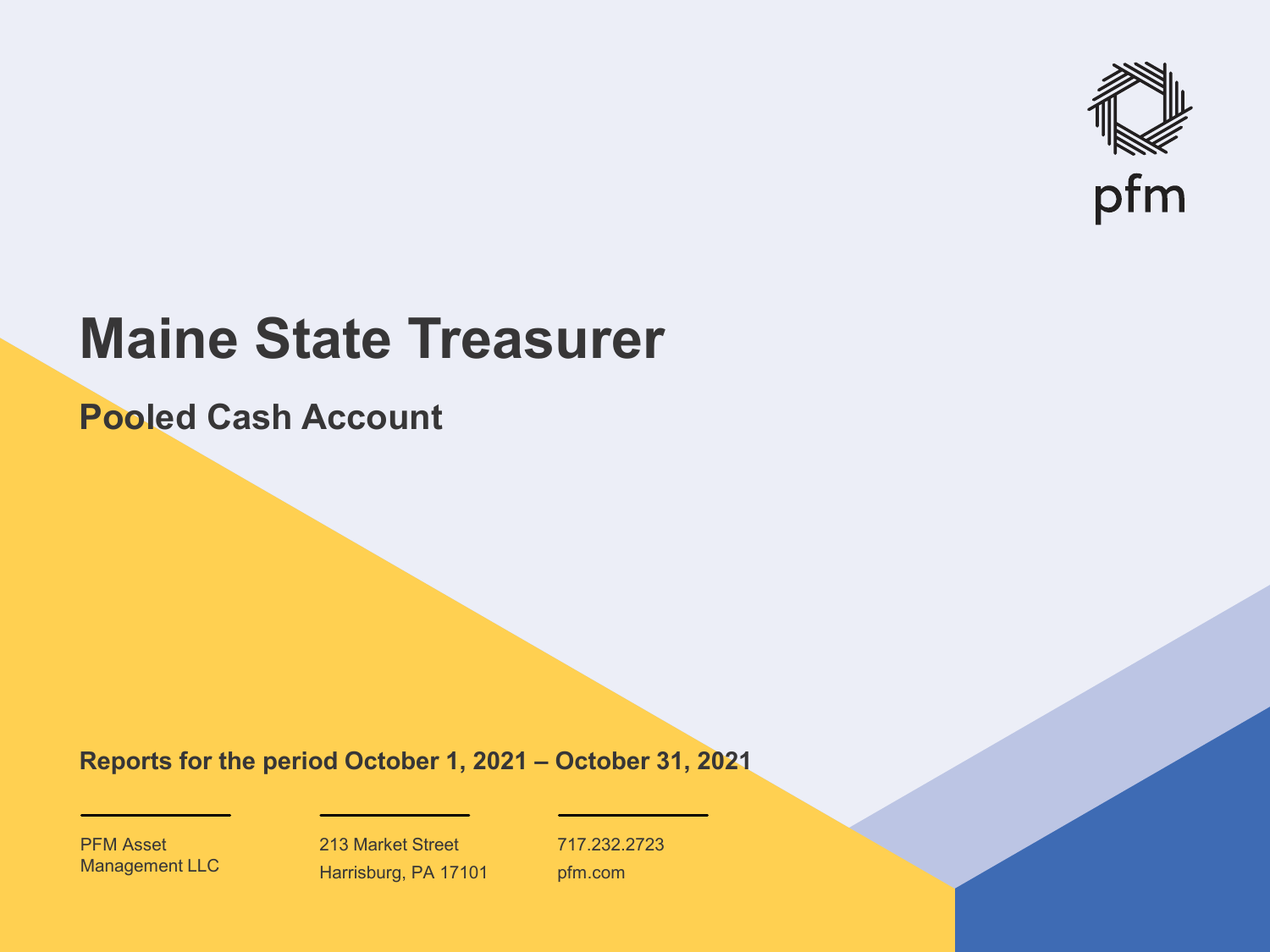#### **Maine State TreasurerActivity and Performance Summary For the Month Ending October 31, 2021**

| <b>Amortized Cost Basis Activity Summary</b> |  |
|----------------------------------------------|--|
|----------------------------------------------|--|

| <b>Beginning Amortized Cost Value</b>   |              | 3,872,246,134.14 | <b>Interest Earned</b>                      |
|-----------------------------------------|--------------|------------------|---------------------------------------------|
| Additions                               |              |                  |                                             |
| Contributions                           | 0.00         |                  | <b>Current Holdings</b>                     |
| Interest Received                       | 2,332,896.08 |                  | Cash and Equivalents<br>48,748.06           |
| <b>Accrued Interest Sold</b>            | 0.00         |                  | 0.00<br>Repurchase Agreement                |
| Gain on Sales                           | 0.00         |                  | <b>Certificates of Deposit</b><br>83,958.32 |
| <b>Total Additions</b>                  |              | 2,332,896.08     | 0.00<br><b>Commercial Paper</b>             |
| Deductions                              |              |                  | 1,616,100.53<br>U.S. Treasuries             |
| Withdrawals                             | 7,267,541.46 |                  | <b>Federal Agency</b><br>408,424.78         |
| <b>Accrued Interest Purchased</b>       | 100,510.86   |                  | 51,674.38<br>Corporate                      |
| Loss on Sales                           | 0.00         |                  |                                             |
|                                         |              |                  | <b>Sales and Maturities</b>                 |
| <b>Total Deductions</b>                 |              | (7,368,052.32)   | 0.00<br>Repurchase Agreement                |
| Accretion (Amortization) for the Period |              | (703, 413.91)    | 0.00<br><b>Commercial Paper</b>             |
| <b>Ending Amortized Cost Value</b>      |              | 3,866,507,563.99 | 0.00<br><b>Certificates of Deposit</b>      |
| <b>Ending Fair Value</b>                |              | 3,865,797,712.51 | 0.00<br>U.S. Treasuries                     |
| Unrealized Gain (Loss)                  |              | (709, 851.48)    | Federal Agency<br>14,046.67                 |
|                                         |              |                  | $\sim$ $\sim$ $\sim$                        |

|                                         | <b>Amortized Cost Basis Activity Summary</b> |                  | <b>Detail of Amortized Cost Basis Return</b> |                        |                                    |                            |                     |  |  |
|-----------------------------------------|----------------------------------------------|------------------|----------------------------------------------|------------------------|------------------------------------|----------------------------|---------------------|--|--|
| <b>Beginning Amortized Cost Value</b>   |                                              | 3,872,246,134.14 |                                              | <b>Interest Earned</b> | <b>Accretion</b><br>(Amortization) | <b>Realized Gain(Loss)</b> | <b>Total Income</b> |  |  |
| Additions                               |                                              |                  |                                              |                        |                                    |                            |                     |  |  |
| Contributions                           | 0.00                                         |                  | <b>Current Holdings</b>                      |                        |                                    |                            |                     |  |  |
| <b>Interest Received</b>                | 2,332,896.08                                 |                  | Cash and Equivalents                         | 48.748.06              | 0.00                               | 0.00                       | 48,748.06           |  |  |
| <b>Accrued Interest Sold</b>            | 0.00                                         |                  | Repurchase Agreement                         | 0.00                   | 0.00                               | 0.00                       | 0.00                |  |  |
| Gain on Sales                           | 0.00                                         |                  | <b>Certificates of Deposit</b>               | 83,958.32              | 0.00                               | 0.00                       | 83,958.32           |  |  |
| <b>Total Additions</b>                  |                                              | 2,332,896.08     | <b>Commercial Paper</b>                      | 0.00                   | 40,634.13                          | 0.00                       | 40,634.13           |  |  |
| Deductions                              |                                              |                  | U.S. Treasuries                              | 1,616,100.53           | (742, 644.77)                      | 0.00                       | 873,455.76          |  |  |
| Withdrawals                             | 7,267,541.46                                 |                  | <b>Federal Agency</b>                        | 408,424.78             | (20, 726.42)                       | 0.00                       | 387,698.36          |  |  |
| <b>Accrued Interest Purchased</b>       | 100,510.86                                   |                  | Corporate                                    | 51,674.38              | (911.11)                           | 0.00                       | 50,763.27           |  |  |
| Loss on Sales                           | 0.00                                         |                  |                                              |                        |                                    |                            |                     |  |  |
|                                         |                                              |                  | <b>Sales and Maturities</b>                  |                        |                                    |                            |                     |  |  |
| <b>Total Deductions</b>                 |                                              | (7,368,052.32)   | Repurchase Agreement                         | 0.00                   | 0.00                               | 0.00                       | 0.00                |  |  |
| Accretion (Amortization) for the Period |                                              | (703, 413.91)    | <b>Commercial Paper</b>                      | 0.00                   | 11,319.44                          | 0.00                       | 11,319.44           |  |  |
| <b>Ending Amortized Cost Value</b>      |                                              | 3,866,507,563.99 | <b>Certificates of Deposit</b>               | 0.00                   | 0.00                               | 0.00                       | 0.00                |  |  |
| Ending Fair Value                       |                                              | 3,865,797,712.51 | U.S. Treasuries                              | 0.00                   | 0.00                               | 0.00                       | 0.00                |  |  |
| Unrealized Gain (Loss)                  |                                              | (709, 851.48)    | Federal Agency                               | 14,046.67              | 8,914.82                           | 0.00                       | 22,961.49           |  |  |
|                                         |                                              |                  | Corporate                                    | 0.00                   | 0.00                               | 0.00                       | 0.00                |  |  |
|                                         |                                              |                  | <b>Total</b>                                 | 2,222,952.74           | (703, 413.91)                      | 0.00                       | 1,519,538.83        |  |  |

## **Annualized Comparative Rates of Return Summary of Amortized Cost Basis Return for the Period**

|                | <b>Twelve</b>         | Six                   |                      |
|----------------|-----------------------|-----------------------|----------------------|
|                | <b>Month Trailing</b> | <b>Month Trailing</b> | <b>For the Month</b> |
| Fed Funds      | 0.25%                 | 0.25%                 | 0.25%                |
| Overnight Repo | 0.07%                 | 0.07%                 | 0.10%                |
| 3 Month T-Bill | 0.04%                 | 0.04%                 | 0.05%                |
| 6 Month T-Bill | 0.06%                 | 0.05%                 | 0.06%                |
| 1 Year T-Note  | 0.11%                 | 0.11%                 | 0.15%                |
| 2 Year T-Note  | 0.19%                 | 0.23%                 | 0.38%                |
| 5 Year T-Note  | 0.71%                 | 0.86%                 | 1.10%                |
|                |                       |                       |                      |
|                |                       |                       |                      |

|                             | Six<br><b>Twelve</b>  |                       |               |                               | <b>Total Portfolio</b> | <b>Excluding Cash</b><br><b>Equivalents</b> |
|-----------------------------|-----------------------|-----------------------|---------------|-------------------------------|------------------------|---------------------------------------------|
|                             | <b>Month Trailing</b> | <b>Month Trailing</b> | For the Month | Interest Earned               | 2.222.952.74           | 2,174,204.68                                |
| Fed Funds                   | 0.25%                 | 0.25%                 | 0.25%         | Accretion (Amortization)      | (703, 413.91)          | (703, 413.91)                               |
| Overnight Repo              | 0.07%                 | 0.07%                 | 0.10%         | Realized Gain (Loss) on Sales | 0.00                   | 0.00                                        |
| . . <i>.</i> . <del>.</del> | 0.0101                | 0.0101                | 0.0001        |                               | $1 - 10 - 0000$        | 1707077                                     |

| 3 Month T-Bill | 0.04% | 0.04% | 0.05%    | Total Income on Portfolio                   | 1.519.538.83     | 1.470.790.77     |
|----------------|-------|-------|----------|---------------------------------------------|------------------|------------------|
| 6 Month T-Bill | 0.06% | 0.05% | $0.06\%$ | Average Daily Historical Cost               | 3.914.280.393.69 | 2.520.602.974.33 |
| 1 Year T-Note  | 0.11% | 0.11% | 0.15%    | Annualized Return                           | 0.46%            | 0.69%            |
| 2 Year T-Note  | 0.19% | 0.23% | 0.38%    | Annualized Return Fiscal Year to Date       | 0.47%            | 0.69%            |
| 5 Year T-Note  | 0.71% | 0.86% | 1.10%    | <b>Investment Advisory Fees</b>             | 14.583.34        | n/a              |
|                |       |       |          | Annualized Return (net of fees)             | 0.45%            | n/a              |
|                |       |       |          | Weighted Average Effective Duration in Days | 320              | 490              |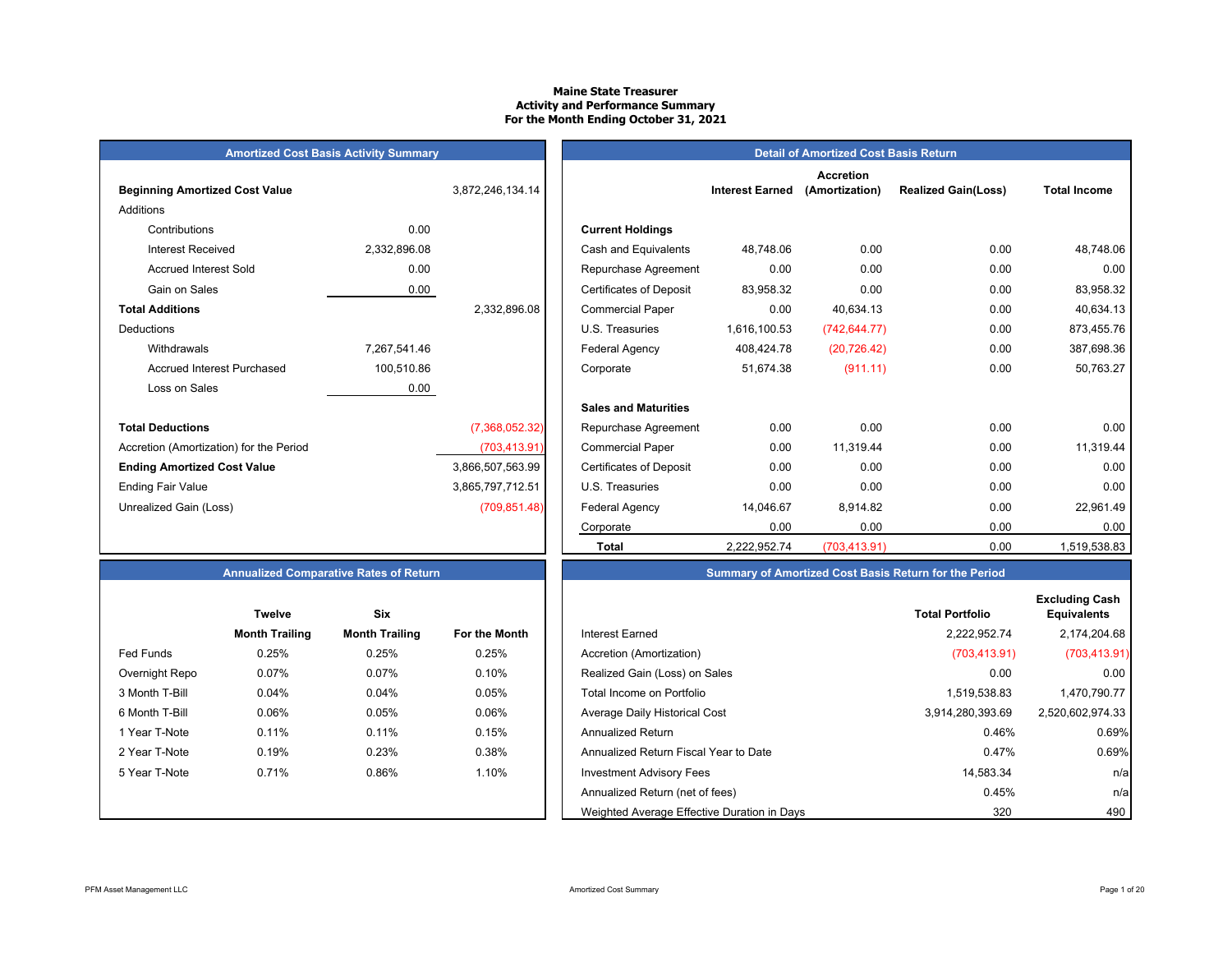#### **Maine State Treasurer Activity and Performance Summary For the Month Ending October 31, 2021**

## **Fair Value Basis Activity Summary Beginning Fair Value 1.2.3.12 and 2.6.47 Interest Earned Change in Fair Value 1.5.48.47** Additions Contributions 0.00 **Current Holdings** Accrued Interest Sold 0.00 **Total Additions**DeductionsAccrued Interest Purchased 100,510.86 **Total Deductions** (7,368,052.32) **Sales and Maturities** Change in Fair Value for the Period (7,479,979.72) **Ending Fair Value** 3,865,797,712.51

| ning Fair Value                 |              | 3,878,312,848.47 |                                | <b>Interest Earned</b> | <b>Change in Fair Value</b> | <b>Total Income</b> |
|---------------------------------|--------------|------------------|--------------------------------|------------------------|-----------------------------|---------------------|
| ons                             |              |                  |                                |                        |                             |                     |
| Contributions                   | 0.00         |                  | <b>Current Holdings</b>        |                        |                             |                     |
| <b>Interest Received</b>        | 2,332,896.08 |                  | Cash and Equivalents           | 48,748.06              | 0.00                        | 48,748.06           |
| <b>Accrued Interest Sold</b>    | 0.00         |                  | Repurchase Agreement           | 0.00                   | 0.00                        | 0.00                |
| <b>Additions</b>                |              | 2,332,896.08     | <b>Certificates of Deposit</b> | 83,958.32              | 0.00                        | 83,958.32           |
|                                 |              |                  | <b>Commercial Paper</b>        | 0.00                   | 15,655.20                   | 15,655.20           |
| ctions                          |              |                  | U.S. Treasuries                | 1,616,100.53           | (6,243,730.76)              | (4,627,630.23)      |
| Withdrawals                     | 7,267,541.46 |                  | Federal Agency                 | 408,424.78             | (1,253,405.29)              | (844,980.51)        |
| Accrued Interest Purchased      | 100,510.86   |                  | Corporate                      | 51,674.38              | (42,006.87)                 | 9,667.51            |
| <b>Deductions</b>               |              | (7,368,052.32)   | <b>Sales and Maturities</b>    |                        |                             |                     |
|                                 |              |                  | Repurchase Agreements          | 0.00                   | 0.00                        | 0.00                |
| ge in Fair Value for the Period |              | (7,479,979.72)   | <b>Commercial Paper</b>        | 0.00                   | 5,700.00                    | 5,700.00            |
| ıg Fair Value                   |              | 3,865,797,712.51 | <b>Certificates of Deposit</b> | 0.00                   | 0.00                        | 0.00                |
|                                 |              |                  | U.S. Treasuries                | 0.00                   | 0.00                        | 0.00                |
|                                 |              |                  | <b>Federal Agency</b>          | 14,046.67              | 37,808.00                   | 51,854.67           |
|                                 |              |                  | Corporate                      | 0.00                   | 0.00                        | 0.00                |
|                                 |              |                  | Total                          | 2,222,952.74           | (7,479,979.72)              | (5,257,026.98)      |

**Detail of Fair Value Basis Return**

## **Annualized Comparative Rates of Return**

|                | Twelve                | Six                   |                      |
|----------------|-----------------------|-----------------------|----------------------|
|                | <b>Month Trailing</b> | <b>Month Trailing</b> | <b>For the Month</b> |
| Fed Funds      | 0.25%                 | 0.25%                 | 0.25%                |
| Overnight Repo | 0.07%                 | 0.07%                 | 0.10%                |
| 3 Month T-Bill | 0.05%                 | 0.02%                 | $-0.05%$             |
| 6 Month T-Bill | 0.11%                 | 0.05%                 | $0.00\%$             |
| 1 Year T-Note  | 0.13%                 | $-0.03%$              | $-0.33%$             |
| 2 Year T-Note  | $-0.19%$              | $-0.59%$              | $-3.42%$             |
| 5 Year T-Note  | $-2.46%$              | $-1.69%$              | $-8.90\%$            |
|                |                       |                       |                      |
|                |                       |                       |                      |

| <b>Six</b><br><b>Twelve</b> |                       |               |                                             |                  |                        |
|-----------------------------|-----------------------|---------------|---------------------------------------------|------------------|------------------------|
| <b>Month Trailing</b>       | <b>Month Trailing</b> | For the Month | <b>Interest Earned</b>                      | 2.222.952.74     | 2.174.204.68           |
| 0.25%                       | 0.25%                 | 0.25%         | Change in Fair Value                        | (7,479,979.72)   | (7,479,979.72)         |
| 0.07%                       | 0.07%                 | 0.10%         | Total Income on Portfolio                   | (5,257,026.98)   | (5,305,775.04)         |
| 0.05%                       | 0.02%                 | $-0.05%$      | Average Daily Historical Cost               | 3,914,280,393.69 | 2,520,602,974.33       |
| 0.11%                       | 0.05%                 | $0.00\%$      | <b>Annualized Return</b>                    | $-1.58%$         | $-2.48%$               |
| 0.13%                       | $-0.03%$              | $-0.33%$      | Annualized Return Fiscal Year to Date       | $-0.29%$         | $-0.46%$               |
| $-0.19%$                    | $-0.59%$              | $-3.42%$      | Weighted Average Effective Duration in Days | 320              | 490                    |
| $-2.46%$                    | $-1.69%$              | $-8.90%$      |                                             |                  |                        |
|                             |                       |               |                                             |                  | <b>Total Portfolio</b> |

**Summary of Fair Value Basis Return for the Period**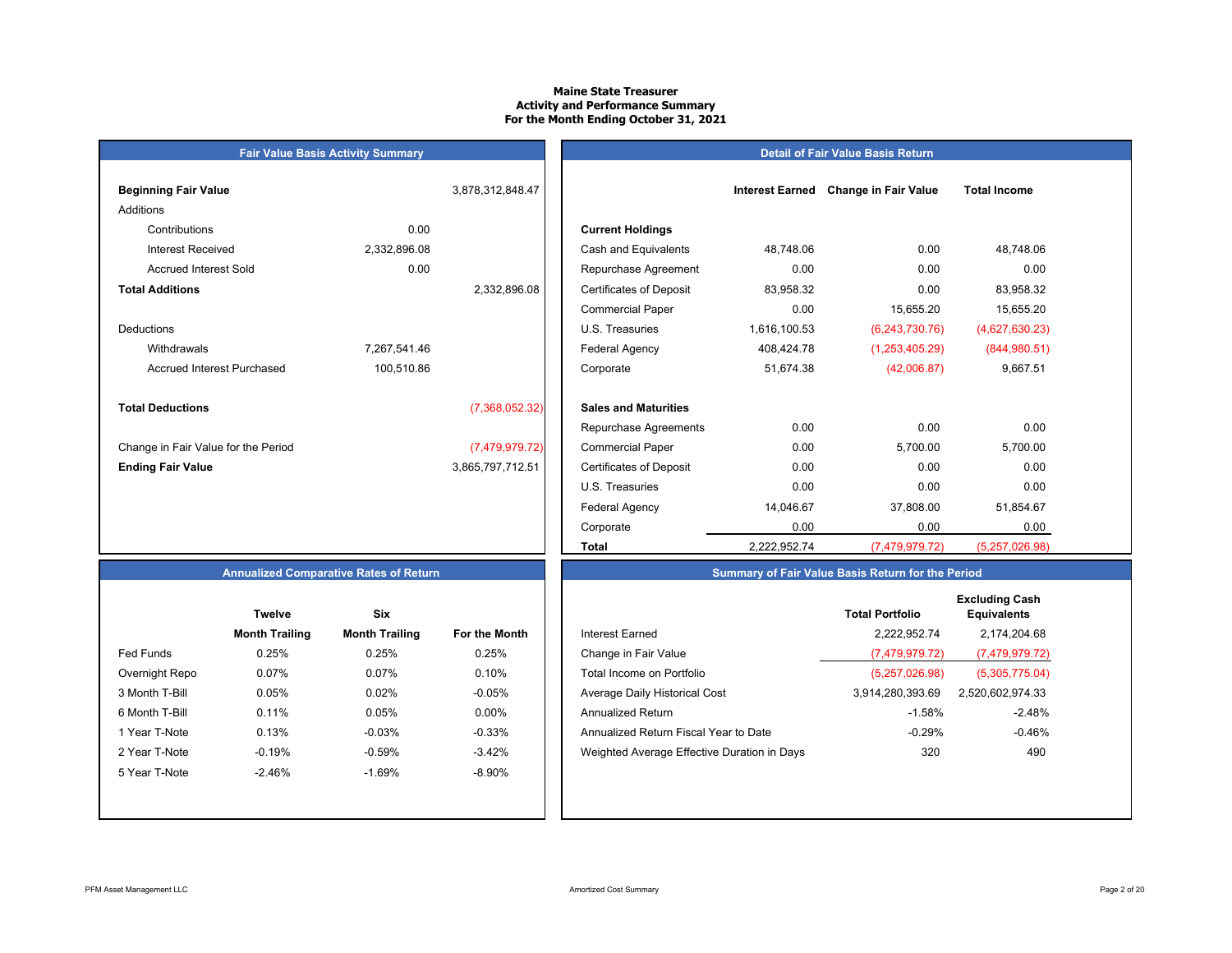### **Maine State Treasurer Investments - By Security Type As of October 31, 2021**

| <b>Security Type</b>           | Original<br>Cost | Amortized<br>Cost | Fair<br>Value    | Accrued<br>Interest | Unrealized<br>Gain (Loss) | Weighted<br>Average<br><b>Final Maturity</b><br>(Days) | Weighted<br>Average<br><b>Effective</b><br><b>Duration</b><br>(Years) | Asset<br>Allocation | Weighted<br>Average<br>Yield |
|--------------------------------|------------------|-------------------|------------------|---------------------|---------------------------|--------------------------------------------------------|-----------------------------------------------------------------------|---------------------|------------------------------|
| Cash and Cash Equivalents      | 1,341,000,000.00 | 1,341,000,000.00  | 1,341,000,000.00 | 48,748.06           | 0.00                      |                                                        | 0.00                                                                  | 34.7%               | 0.04%                        |
| Repurchase Agreements          | 0.00             | 0.00              | 0.00             | 0.00                | 0.00                      |                                                        |                                                                       | 0.0%                |                              |
| <b>Commercial Paper</b>        | 272.493.795.23   | 272.734.494.18    | 272.750.321.20   | 0.00                | 15,827.02                 | 52                                                     | 0.15                                                                  | 7.1%                | 0.17%                        |
| <b>Certificates of Deposit</b> | 165.000.000.00   | 165.000.000.00    | 165,000,000.00   | 1.403.111.11        | 0.00                      | 392                                                    | 1.09                                                                  | 4.3%                | 0.59%                        |
| U.S. Treasuries                | 1,567,043,242.26 | 1,561,613,940.50  | 1,560,094,543.40 | 4,512,074.58        | (1,519,397.10)            | 639                                                    | 1.74                                                                  | 40.4%               | 0.68%                        |
| U.S. Instrumentality           | 499,473,326.25   | 499,275,071.66    | 499,931,605.77   | 995,327.99          | 656,534.11                | 487                                                    | 0.90                                                                  | 12.9%               | 0.94%                        |
| Corporate                      | 26,837,592.85    | 26,884,057.65     | 27,021,242.14    | 117,903.80          | 137,184.49                | 114                                                    | 0.29                                                                  | 0.7%                | 2.29%                        |
| Total                          | 3,871,847,956.59 | 3,866,507,563.99  | 3,865,797,712.51 | 7,077,165.54        | (709, 851.48)             | 342                                                    | 0.88                                                                  | 100.0%              | 0.46%                        |

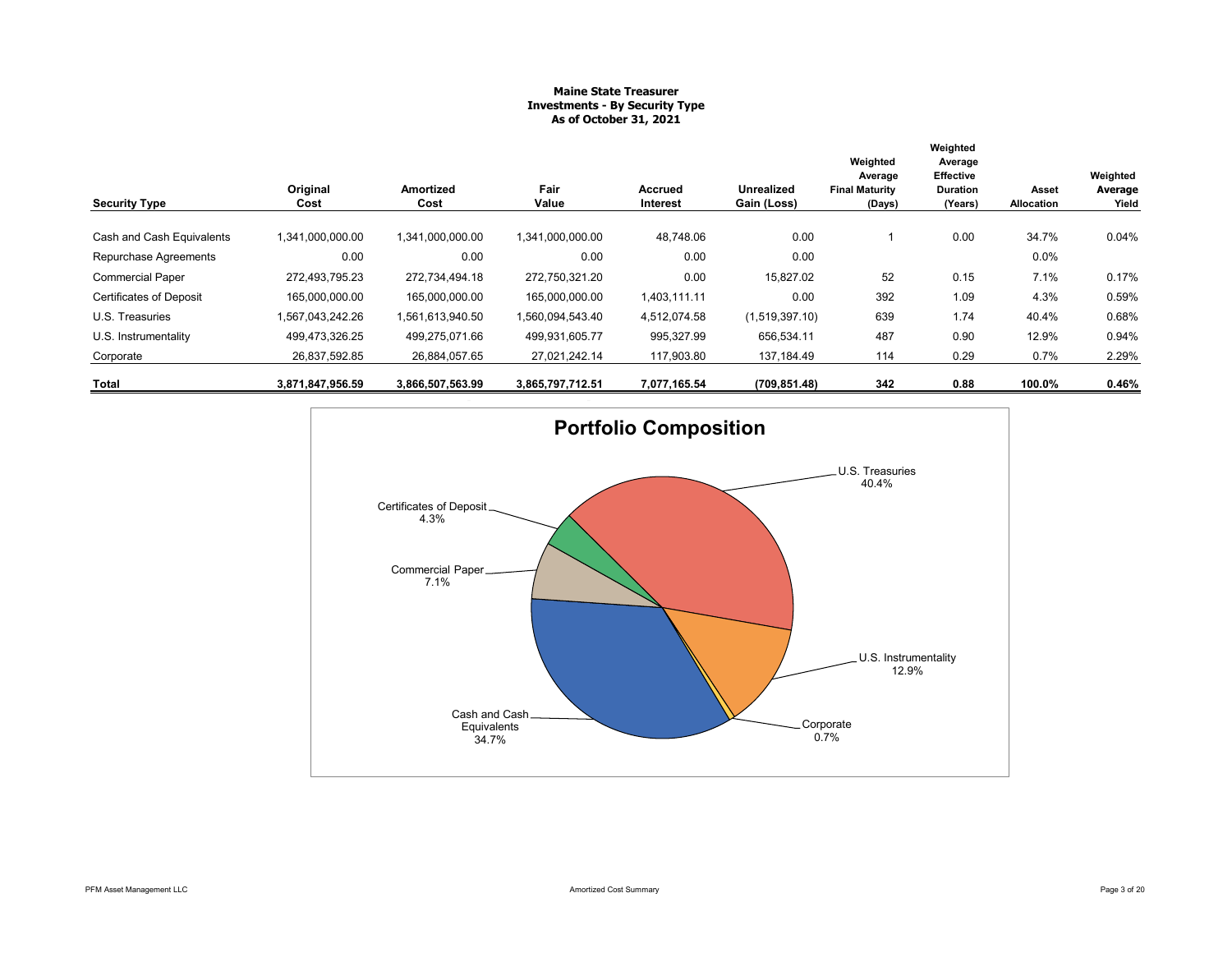#### **Maine State Treasurer Investments - By Maturity As of October 31, 2021**

|                                                                        | <b>Maturity Distribution</b> | <b>Original Cost</b><br>October 31, 2021 | Percentage                         |              | <b>Original Cost</b><br>September 30, 2021 |
|------------------------------------------------------------------------|------------------------------|------------------------------------------|------------------------------------|--------------|--------------------------------------------|
|                                                                        | Overnight                    | 1,365,973,750.00                         | 35.3%                              |              | 1,347,000,000.00                           |
|                                                                        | Under 90 Days                | 277,830,573.00                           | 7.2%                               |              | 282,634,777.17                             |
|                                                                        | 90 to 180 Days               | 271,260,719.77                           | 7.0%                               |              | 272,861,402.75                             |
|                                                                        | 180 Days to 1 Year           | 339, 152, 746.88                         | 8.8%                               |              | 407,586,628.13                             |
|                                                                        | 1 to 2 Years                 | 757,600,862.21                           | 19.6%                              |              | 610,280,432.83                             |
|                                                                        | 2 to 3 Years                 | 860,029,304.73                           | 22.2%                              |              | 956,521,422.23                             |
|                                                                        | Over 3 Years                 | $\blacksquare$                           | 0.0%                               |              |                                            |
|                                                                        | Totals <sub>\$</sub>         | 3,871,847,956.59                         | 100.0%                             | \$           | 3,876,884,663.11                           |
| \$1,600,000,000                                                        |                              |                                          |                                    |              | ■ October 31, 2021                         |
| \$1,400,000,000<br>\$1,200,000,000<br>\$1,000,000,000<br>\$800,000,000 |                              |                                          |                                    |              | September 30, 2021                         |
| \$600,000,000<br>\$400,000,000<br>\$200,000,000<br>\$-                 |                              |                                          |                                    |              |                                            |
|                                                                        | Overnight<br>Under 90 Days   | 90 to 180 Days                           | 180 Days to 1 Year<br>1 to 2 Years | 2 to 3 Years | Over 3 Years                               |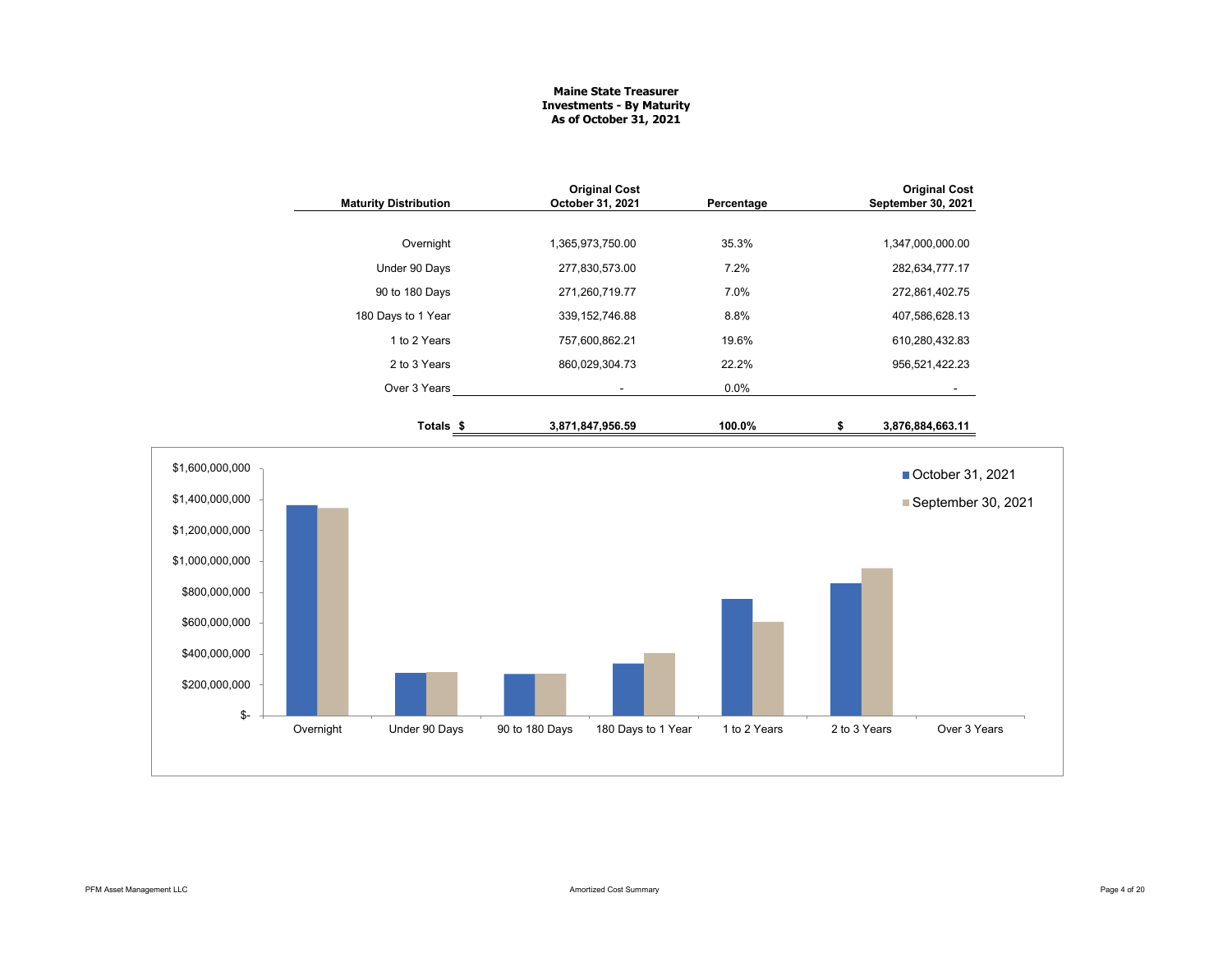|                                                  | PURCHASE COUPON DATE / CALL |             | <b>MATURITY</b> |                  | <b>ORIGINAL</b><br><b>COST/ACCRUED</b> | AMORTIZED COST/           | ACCRETION FAIR VALUE/CHANGE UNREALIZED GAIN |             |              | <b>INTEREST</b> | <b>INTEREST</b> | <b>TOTAL</b>    | %<br>ACCRUED ALLOCATIO |       |
|--------------------------------------------------|-----------------------------|-------------|-----------------|------------------|----------------------------------------|---------------------------|---------------------------------------------|-------------|--------------|-----------------|-----------------|-----------------|------------------------|-------|
| <b>DESCRIPTION</b>                               | <b>DATE</b>                 | <b>RATE</b> | <b>DATE</b>     |                  | PAR VALUE INTEREST PURCHASE            | (AMORTIZATION)            | IN FAIR VALUE                               | (LOSS)      | AI PURCHASED | <b>RECEIVED</b> | <b>EARNED</b>   | <b>INTEREST</b> | N                      | YIELD |
| <b>CASH AND EQUIVALENTS</b>                      |                             |             |                 |                  |                                        |                           |                                             |             |              |                 |                 |                 |                        |       |
| <b>BAR HARBOR BANK &amp; TRUST</b>               | 10/31/21                    | 0.100V      |                 | 49,000,000.00    | 49,000,000.00<br>0.00                  | 49,000,000.00<br>0.00     | 49,000,000.00<br>0.00                       | 0.00        | 0.00         | 4,027.41        | 4,161.64        | 4,161.64        | 1.27%                  | 0.100 |
| <b>CITIZENS BANK</b>                             | 10/31/21                    | 0.060V      |                 | 100,000,000.00   | 100,000,000.00<br>0.00                 | 100,000,000.00<br>0.00    | 100,000,000.00<br>0.00                      | 0.00        | 0.00         | 4,931.40        | 5,095.78        | 5,095.78        | 2.59%                  | 0.060 |
| <b>TD BANK</b>                                   | 10/31/21                    | 0.060V      |                 | 250.000.000.00   | 250.000.000.00<br>0.00                 | 250.000.000.00<br>0.00    | 250,000,000.00<br>0.00                      | 0.00        | 0.00         | 12,328.77       | 12.739.73       | 12.739.73       | 6.47%                  | 0.060 |
| <b>BATH SAVINGS</b>                              | 10/31/21                    | 0.060V      |                 | 14,000,000.00    | 14,000,000.00<br>0.00                  | 14,000,000.00<br>0.00     | 14,000,000.00<br>0.00                       | 0.00        | 0.00         | 690.41          | 667.40          | 667.40          | 0.36%                  | 0.060 |
| <b>BIDDEFORD SAVINGS BANK</b>                    | 10/31/21                    | 0.080V      |                 | 5,000,000.00     | 5.000.000.00<br>0.00                   | 5.000.000.00<br>0.00      | 5.000.000.00<br>0.00                        | 0.00        | 0.00         | 328.78          | 317.82          | 317.82          | 0.13%                  | 0.080 |
| <b>MACHIAS SAVINGS BANK</b>                      | 10/31/21                    | 0.050V      |                 | 25,000,000.00    | 25,000,000.00<br>0.00                  | 25,000,000.00<br>0.00     | 25,000,000.00<br>0.00                       | 0.00        | 0.00         | 1,027.42        | 993.17          | 993.17          | 0.65%                  | 0.050 |
| <b>NORTHEAST BANK</b>                            | 10/31/21                    | 0.050V      |                 | 57,000,000.00    | 57,000,000.00<br>0.00                  | 57,000,000.00<br>0.00     | 57,000,000.00<br>0.00                       | 0.00        | 0.00         | 4,684.95        | 3,647.96        | 3,647.96        | 1.47%                  | 0.050 |
| FIDELITY GOVERNMENT PORTFOLIO                    | 10/31/21                    | 0.010V      |                 | 2,000,000.00     | 2,000,000.00<br>0.00                   | 2,000,000.00<br>0.00      | 2,000,000.00<br>0.00                        | 0.00        | 0.00         | 16.44           | 16.99           | 16.99           | 0.05%                  | 0.010 |
| <b>FIRST NATIONAL</b>                            | 10/31/21                    | 0.050V      |                 | 50,000,000.00    | 50.000.000.00<br>0.00                  | 50.000.000.00<br>0.00     | 50.000.000.00<br>0.00                       | 0.00        | 0.00         | 2.054.80        | 2.123.28        | 2.123.28        | 1.29%                  | 0.050 |
| PFM FUNDS - GOVT SELECT SERIES INST CL           | 10/31/21                    | 0.020V      |                 | 1,000,000.00     | 1,000,000.00<br>0.00                   | 1,000,000.00<br>0.00      | 1,000,000.00<br>0.00                        | 0.00        | 0.00         | 17.25           | 18.17           | 18.17           | 0.03%                  | 0.020 |
| U.S. BANK MONEY MARKET FUND                      | 10/31/21                    | 0.030V      |                 | 538.000.000.00   | 538.000.000.00<br>0.00                 | 538.000.000.00<br>0.00    | 538.000.000.00<br>0.00                      | 0.00        | 0.00         | 9.802.10        | 13.424.76       | 13.424.76       | 13.92%                 | 0.030 |
| TD GOLDMAN SACHS MMF                             | 10/31/21                    | 0.020 V     |                 | 250,000,000.00   | 250,000,000.00<br>0.00                 | 250,000,000.00<br>0.00    | 250,000,000.00<br>0.00                      | 0.00        | 0.00         | 5,362.60        | 5,541.36        | 5,541.36        | 6.47%                  | 0.020 |
| MISCELLAENOUS INCOME                             | 10/31/21                    | 0.000V      |                 | 0.00             | 0.00<br>0.00                           | 0.00<br>0.00              | 0.00<br>0.00                                | 0.00        | 0.00         | 0.00            | 0.00            | 0.00            | 0.00%                  | 0.000 |
| <b>TOTAL</b>                                     |                             |             |                 | 1,341,000,000.00 | 1.341.000.000.00<br>0.00               | 1,341,000,000.00<br>0.00  | 1.341.000.000.00<br>0.00                    | 0.00        | 0.00         | 45,272.33       | 48.748.06       | 48,748.06       | 34.69%                 | 0.041 |
| <b>COMMERCIAL PAPER</b>                          |                             |             |                 |                  |                                        |                           |                                             |             |              |                 |                 |                 |                        |       |
| NATIXIS NY BRANCH COMM PAPER<br>63873JY12        | 04/26/21                    | 0.000       | 11/01/21        | 25,000,000.00    | 24,973,750.00<br>0.00                  | 25,000,000.00<br>4,305.56 | 24,999,850.00<br>900.00                     | (150.00)    | 0.00         | 0.00            | 0.00            | 0.00            | 0.65%                  | 0.200 |
| OLD LINE FUNDING LLC COMM PAPER<br>67983TYF7     | 05/17/21                    |             | 0.000 11/15/21  | 23,000,000.00    | 22,983,721.11<br>0.00                  | 22,998,747.78<br>2,772.78 | 22,998,781.00<br>2,277.00                   | 33.22       | 0.00         | 0.00            | 0.00            | 0.00            | 0.59%                  | 0.140 |
| COOPERATIEVE RABOBANK UA COMM PAPER<br>21687AZ14 | 05/07/21                    | 0.000       | 12/01/21        | 50,000,000.00    | 49,950,888.89<br>0.00                  | 49,992,916.67<br>7,319.45 | 49,994,150.00<br>1,450.00                   | 1,233.33    | 0.00         | 0.00            | 0.00            | 0.00            | 1.29%                  | 0.170 |
| CITIGROUP GLOBAL MARKETS COMM PAPER<br>17327AZ67 | 04/26/21                    | 0.000       | 12/06/21        | 24,800,000.00    | 24,775,310.22<br>0.00                  | 24,796,142.22<br>3,416.89 | 24,795,015.20<br>2,703.20                   | (1, 127.02) | 0.00         | 0.00            | 0.00            | 0.00            | 0.64%                  | 0.160 |
| NATIXIS NY BRANCH COMM PAPER<br>63873JZG8        | 04/21/21                    |             | 0.000 12/16/21  | 25,000,000.00    | 24,963,486.11<br>0.00                  | 24,993,125.00<br>4,736.11 | 24,996,800.00<br>450.00                     | 3,675.00    | 0.00         | 0.00            | 0.00            | 0.00            | 0.65%                  | 0.220 |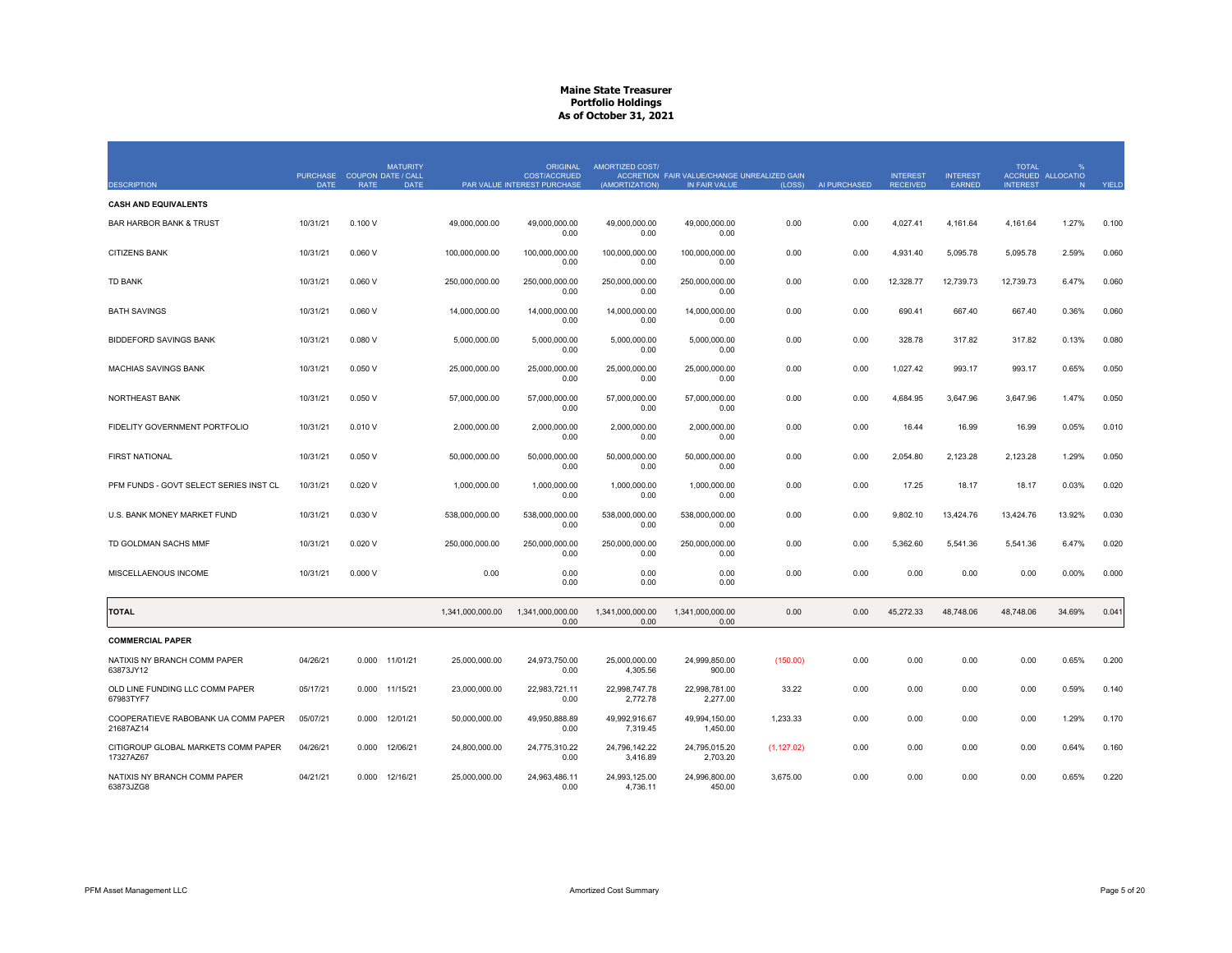| <b>DESCRIPTION</b>                             | <b>PURCHASE</b><br><b>DATE</b> | <b>COUPON DATE / CALL</b><br><b>RATE</b> | <b>MATURITY</b><br><b>DATE</b> |                | <b>ORIGINAL</b><br><b>COST/ACCRUED</b><br>PAR VALUE INTEREST PURCHASE | AMORTIZED COST/<br>(AMORTIZATION) | ACCRETION FAIR VALUE/CHANGE UNREALIZED GAIN<br>IN FAIR VALUE | (LOSS)     | AI PURCHASED | <b>INTEREST</b><br><b>RECEIVED</b> | <b>INTEREST</b><br><b>EARNED</b> | <b>TOTAL</b><br><b>INTEREST</b> | ACCRUED ALLOCATIO<br>N | YIELD |
|------------------------------------------------|--------------------------------|------------------------------------------|--------------------------------|----------------|-----------------------------------------------------------------------|-----------------------------------|--------------------------------------------------------------|------------|--------------|------------------------------------|----------------------------------|---------------------------------|------------------------|-------|
| BNP PARIBAS NY BRANCH COMM PAPER<br>09659BZL7  | 04/22/21                       | 0.000                                    | 12/20/21                       | 25,000,000.00  | 24,971,430.56<br>0.00                                                 | 24,994,215.28<br>3,659.72         | 24,995,575.00<br>975.00                                      | 1,359.72   | 0.00         | 0.00                               | 0.00                             | 0.00                            | 0.65%                  | 0.170 |
| CREDIT AGRICOLE CIB NY COMM PAPER<br>22533UAE3 | 04/22/21                       | 0.000                                    | 01/14/22                       | 25,000,000.00  | 24.966.625.00<br>0.00                                                 | 24,990,750.00<br>3,875.00         | 24,996,000.00<br>3,900.00                                    | 5,250.00   | 0.00         | 0.00                               | 0.00                             | 0.00                            | 0.65%                  | 0.180 |
| MUFG BANK LTD/NY COMM PAPER<br>62479MAE3       | 04/21/21                       | 0.000                                    | 01/14/22                       | 25,000,000,00  | 24.968.361.11<br>0.00                                                 | 24.991.263.89<br>3,659.72         | 24.993.775.00<br>1,425.00                                    | 2.511.11   | 0.00         | 0.00                               | 0.00                             | 0.00                            | 0.65%                  | 0.170 |
| BNP PARIBAS NY BRANCH COMM PAPER<br>09659CBB3  | 05/18/21                       | 0.000                                    | 02/11/22                       | 25,000,000.00  | 24,968,243.06<br>0.00                                                 | 24,987,958.34<br>3,659.73         | 24,989,800.00<br>575.00                                      | 1,841.66   | 0.00         | 0.00                               | 0.00                             | 0.00                            | 0.65%                  | 0.170 |
| MUFG BANK LTD/NY COMM PAPER<br>62479MBB8       | 05/18/21                       | 0.000                                    | 02/11/22                       | 25,000,000.00  | 24,971,979.17<br>0.00                                                 | 24,989,375.00<br>3,229.17         | 24,990,575.00<br>1,000.00                                    | 1,200.00   | 0.00         | 0.00                               | 0.00                             | 0.00                            | 0.65%                  | 0.150 |
| <b>TOTAL</b>                                   |                                |                                          |                                | 272,800,000.00 | 272.493.795.23<br>0.00                                                | 272.734.494.18<br>40,634.13       | 272.750.321.20<br>15,655.20                                  | 15,827.02  | 0.00         | 0.00                               | 0.00                             | 0.00                            | 7.06%                  | 0.173 |
| <b>CERTIFICATES OF DEPOSIT</b>                 |                                |                                          |                                |                |                                                                       |                                   |                                                              |            |              |                                    |                                  |                                 |                        |       |
| PEOPLES UNITED CERT DEPOS                      | 01/17/20                       | 1.650                                    | 01/17/22                       | 40,000,000.00  | 40.000.000.00<br>0.00                                                 | 40.000.000.00<br>0.00             | 40.000.000.00<br>0.00                                        | 0.00       | 0.00         | 0.00                               | 56,833.33                        | 1,199,000.00                    | 1.03%                  | 1.650 |
| CAMDEN NATIONAL BANK CERT DEPOS                | 01/17/21                       | 0.200                                    | 01/17/23                       | 50,000,000.00  | 50,000,000.00<br>0.00                                                 | 50,000,000.00<br>0.00             | 50,000,000.00<br>0.00                                        | 0.00       | 0.00         | 0.00                               | 8,611.11                         | 80,000.00                       | 1.29%                  | 0.200 |
| PEOPLES UNITED CERT DEPOS                      | 01/19/21                       | 0.350                                    | 01/19/23                       | 10,000,000.00  | 10,000,000.00<br>0.00                                                 | 10,000,000.00<br>0.00             | 10,000,000.00<br>0.00                                        | 0.00       | 0.00         | 0.00                               | 3,013.89                         | 27,805.56                       | 0.26%                  | 0.350 |
| BANGOR SAVINGS BANK CERT DEPOS                 | 04/08/21                       | 0.400                                    | 04/08/23                       | 15,000,000.00  | 15,000,000.00<br>0.00                                                 | 15,000,000.00<br>0.00             | 15,000,000.00<br>0.00                                        | 0.00       | 0.00         | 0.00                               | 5,166.67                         | 34,500.00                       | 0.39%                  | 0.400 |
| PEOPLES UNITED CERT DEPOS                      | 04/18/21                       | 0.250                                    | 04/18/23                       | 15,000,000.00  | 15,000,000.00<br>0.00                                                 | 15,000,000.00<br>0.00             | 15,000,000.00<br>0.00                                        | 0.00       | 0.00         | 0.00                               | 3,229.16                         | 20,520.83                       | 0.39%                  | 0.250 |
| PEOPLES UNITED CERT DEPOS                      | 04/22/21                       | 0.250                                    | 04/23/23                       | 25,000,000.00  | 25,000,000.00<br>0.00                                                 | 25,000,000.00<br>0.00             | 25,000,000.00<br>0.00                                        | 0.00       | 0.00         | 0.00                               | 5,381.94                         | 33,506.94                       | 0.65%                  | 0.250 |
| PEOPLES UNITED CERT DEPOS                      | 06/14/21                       | 0.200                                    | 06/14/23                       | 10,000,000.00  | 10,000,000.00<br>0.00                                                 | 10,000,000.00<br>0.00             | 10,000,000.00<br>0.00                                        | 0.00       | 0.00         | 0.00                               | 1,722.22                         | 7,777.78                        | 0.26%                  | 0.200 |
| <b>TOTAL</b>                                   |                                |                                          |                                | 165,000,000.00 | 165,000,000.00<br>0.00                                                | 165,000,000.00<br>0.00            | 165,000,000.00<br>0.00                                       | 0.00       | 0.00         | 0.00                               | 83,958.32                        | 1,403,111.11                    | 4.3%                   | 0.591 |
| <b>U.S. TREASURIES</b>                         |                                |                                          |                                |                |                                                                       |                                   |                                                              |            |              |                                    |                                  |                                 |                        |       |
| <b>US TREASURY NOTES</b><br>9128286C9          | 09/30/19                       | 2.500                                    | 02/15/22                       | 25,000,000.00  | 25,493,164.06<br>0.00                                                 | 25.060.155.80<br>(17, 592.73)     | 25,175,780.00<br>(50, 782.50)                                | 115,624.20 | 0.00         | 0.00                               | 52,649.46                        | 132,472.83                      | 0.65%                  | 1.649 |
| <b>US TREASURY NOTES</b><br>912828W89          | 09/03/19                       | 1.875                                    | 03/31/22                       | 40,000,000.00  | 40,404,687.50<br>0.00                                                 | 40,064,577.79<br>(13,346.08)      | 40,300,000.00<br>(56, 248.00)                                | 235,422.21 | 0.00         | 0.00                               | 63,873.63                        | 65,934.07                       | 1.04%                  | 1.473 |
| US TREASURY NOTES<br>9128286M7                 | 10/29/19                       | 2.250                                    | 04/15/22                       | 23,000,000.00  | 23,321,640.63<br>0.00                                                 | 23,059,033.04<br>(11,091.06)      | 23,226,407.40<br>(43, 125.00)                                | 167,374.36 | 0.00         | 258,750.00                         | 43,964.04                        | 24,168.96                       | 0.60%                  | 1.668 |
| <b>US TREASURY NOTES</b><br>9128286M7          | 11/14/19                       | 2.250                                    | 04/15/22                       | 30.000.000.00  | 30.426.562.50<br>0.00                                                 | 30.079.708.73<br>(14, 975.58)     | 30.295.314.00<br>(56, 250.00)                                | 215,605.27 | 0.00         | 337.500.00                         | 57.344.39                        | 31.524.72                       | 0.78%                  | 1.647 |
| US TREASURY NOTES<br>9128286U9                 | 10/31/19                       | 2.125                                    | 05/15/22                       | 25,000,000.00  | 25,289,062.50<br>0.00                                                 | 25,060,806.03<br>(9,666.60)       | 25,273,437.50<br>(46, 875.00)                                | 212,631.47 | 0.00         | 0.00                               | 44,752.03                        | 245,414.40                      | 0.65%                  | 1.658 |
| <b>US TREASURY NOTES</b><br>9128286U9          | 10/31/19                       |                                          | 2.125 05/15/22                 | 25,000,000.00  | 25,289,062.50<br>0.00                                                 | 25,060,806.03<br>(9,666.60)       | 25,273,437.50<br>(46,875.00)                                 | 212,631.47 | 0.00         | 0.00                               | 44,752.03                        | 245,414.40                      | 0.65%                  | 1.658 |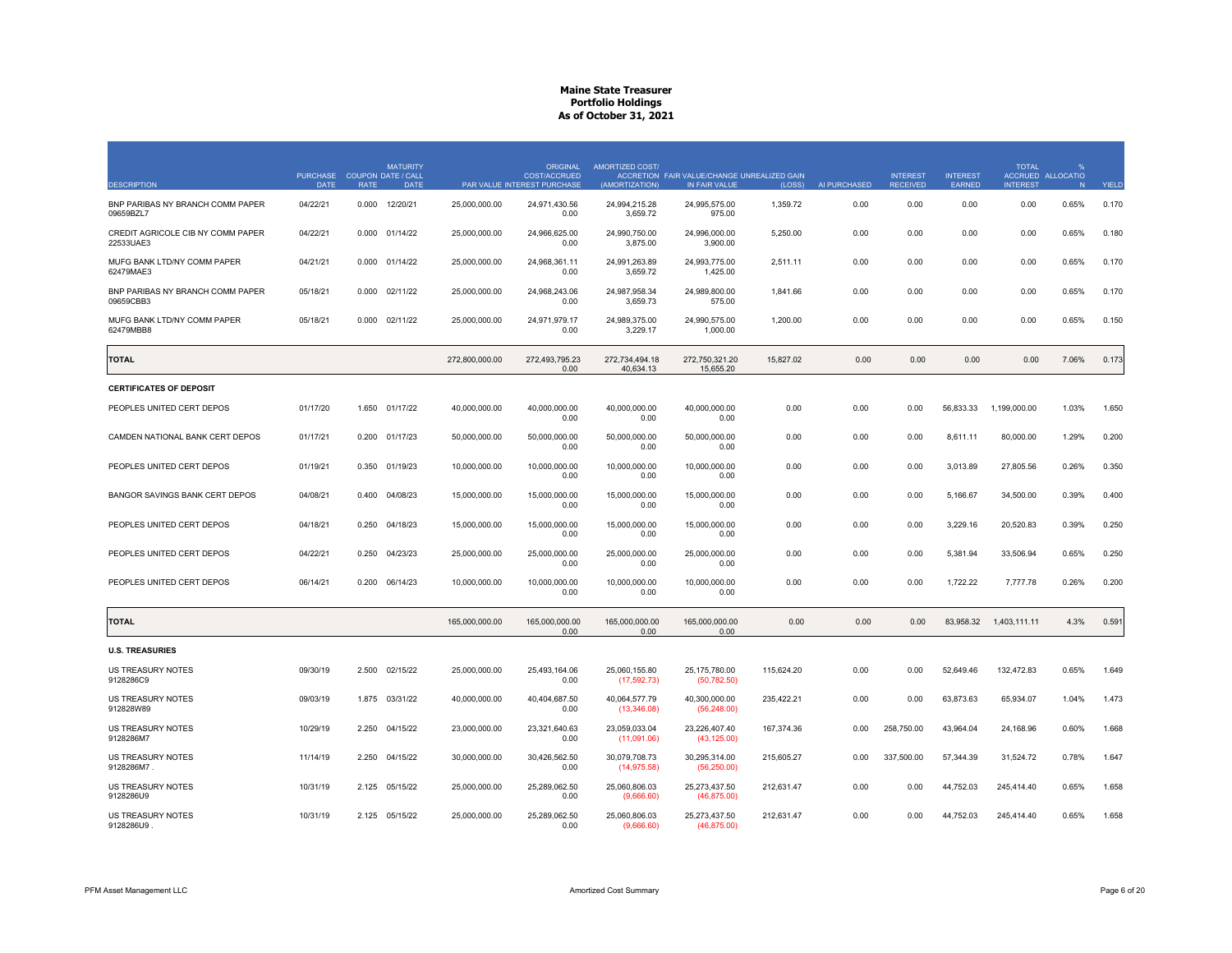|                                        | <b>PURCHASE</b> |             | <b>MATURITY</b><br><b>COUPON DATE / CALL</b> |               | ORIGINAL<br><b>COST/ACCRUED</b> | AMORTIZED COST/                | ACCRETION FAIR VALUE/CHANGE UNREALIZED GAIN |               |              | <b>INTEREST</b> | <b>INTEREST</b> | <b>TOTAL</b>    | ACCRUED ALLOCATIO |       |
|----------------------------------------|-----------------|-------------|----------------------------------------------|---------------|---------------------------------|--------------------------------|---------------------------------------------|---------------|--------------|-----------------|-----------------|-----------------|-------------------|-------|
| <b>DESCRIPTION</b>                     | DATE            | <b>RATE</b> | <b>DATE</b>                                  |               | PAR VALUE INTEREST PURCHASE     | (AMORTIZATION)                 | IN FAIR VALUE                               | $(1)$ $OSS$   | AI PURCHASED | <b>RECEIVED</b> | EARNED          | <b>INTEREST</b> | N                 | YIELD |
| US TREASURY NOTES<br>912828XG0         | 07/08/19        |             | 2.125 06/30/22                               | 27,000,000.00 | 27,241,523.44<br>0.00           | 27,053,499.22<br>(6,881.64)    | 27,362,812.50<br>(50,625.00)                | 309,313.28    | 0.00         | 0.00            | 48,332.20       | 193,328.80      | 0.71%             | 1.815 |
| <b>US TREASURY NOTES</b><br>9128287C8  | 07/19/19        | 1.750       | 07/15/22                                     | 25,000,000.00 | 24.945.312.50<br>0.00           | 24,987,179.49<br>1,552.49      | 25,289,062.50<br>(39,062.50)                | 301,883.01    | 0.00         | 0.00            | 36,854.62       | 129,585.60      | 0.65%             | 1.826 |
| <b>US TREASURY NOTES</b><br>9128287C8  | 08/01/19        | 1.750       | 07/15/22                                     | 25,000,000.00 | 24,967,773.44<br>0.00           | 24,992,354.03<br>925.88        | 25,289,062.50<br>(39,062.50)                | 296,708.47    | 0.00         | 0.00            | 36,854.62       | 129,585.60      | 0.65%             | 1.795 |
| <b>US TREASURY NOTES</b><br>9128287C8. | 08/05/19        | 1.750       | 07/15/22                                     | 26,000,000.00 | 26, 142, 187.50<br>0.00         | 26,033,860.47<br>(4, 100.29)   | 26,300,625.00<br>(40,625.00)                | 266,764.53    | 0.00         | 0.00            | 38,328.80       | 134,769.02      | 0.68%             | 1.559 |
| <b>US TREASURY NOTES</b><br>9128287C8  | 08/23/19        | 1.750       | 07/15/22                                     | 35,000,000.00 | 35,211,914.06<br>0.00           | 35,051,324.50<br>(6,215.08)    | 35,404,687.50<br>(54,687.50)                | 353,363.00    | 0.00         | 0.00            | 51,596.47       | 181,419.84      | 0.92%             | 1.535 |
| <b>US TREASURY NOTES</b><br>9128282S8  | 09/30/19        | 1.625       | 08/31/22                                     | 25,000,000.00 | 25,008,789.06<br>0.00           | 25,002,498.20<br>(255.60)      | 25,308,595.00<br>(39,060.00)                | 306,096.80    | 0.00         | 0.00            | 34,789.37       | 69,578.73       | 0.65%             | 1.612 |
| <b>US TREASURY NOTES</b><br>912828YK0  | 10/21/19        | 1.375       | 10/15/22                                     | 30,000,000.00 | 29,844,140.63<br>0.00           | 29,950,239.39<br>4,432.69      | 30,351,564.00<br>(42, 186.00)               | 401,324.61    | 0.00         | 206,250.00      | 35,043.80       | 19,265.11       | 0.79%             | 1.554 |
| <b>US TREASURY NOTES</b><br>9128283C2  | 11/14/19        | 2.000       | 10/31/22                                     | 30,000,000.00 | 30,307,031.25<br>0.00           | 30,103,289.63<br>(8,796.64)    | 30,553,125.00<br>(60,939.00)                | 449,835.37    | 0.00         | 300,000.00      | 50,570.50       | 1,657.46        | 0.79%             | 1.644 |
| <b>US TREASURY NOTES</b><br>912828YW4  | 12/31/19        | 1.625       | 12/15/22                                     | 30,000,000.00 | 30,008,203.13<br>0.00           | 30,003,106.56<br>(235.46)      | 30,478,125.00<br>(60, 939.00)               | 475,018.44    | 0.00         | 0.00            | 41,290.98       | 185, 143.44     | 0.79%             | 1.615 |
| US TREASURY NOTES<br>91282CBD2         | 10/25/21        | 0.125       | 12/31/22                                     | 50,000,000.00 | 49,955,078.13<br>19,870.92      | 49,955,806.03<br>727.90        | 49,937,500.00<br>(17, 578.13)               | (18,306.03)   | (19,870.92)  | 0.00            | 1,188.87        | 21,059.79       | 1.29%             | 0.201 |
| US TREASURY NOTES<br>91282CBD2         | 10/29/21        | 0.125       | 12/31/22                                     | 50,000,000.00 | 49,949,218.75<br>20,550.27      | 49.949.574.69<br>355.94        | 49,937,500.00<br>(11,718.75)                | (12,074.69)   | (20, 550.27) | 0.00            | 509.52          | 21,059.79       | 1.29%             | 0.212 |
| US TREASURY NOTES<br>91282CBN0         | 10/13/21        | 0.125       | 02/28/23                                     | 30.000.000.00 | 29.963.671.88<br>4,454.42       | 29.965.044.12<br>1,372.24      | 29.934.375.00<br>(29, 296.88)               | (30,669.12)   | (4,454.42)   | 0.00            | 1.968.23        | 6.422.65        | 0.77%             | 0.213 |
| US TREASURY NOTES<br>9128284S6         | 05/19/21        | 2.750       | 05/31/23                                     | 50,000,000.00 | 52.638.671.88<br>0.00           | 52.048.349.06<br>(110, 241.01) | 51,875,000.00<br>(226, 560.00)              | (173, 349.06) | 0.00         | 0.00            | 116.461.75      | 578,551.91      | 1.34%             | 0.149 |
| US TREASURY NOTES<br>9128284X5         | 05/19/21        | 2.750       | 08/31/23                                     | 50,000,000.00 | 52,919,921.88<br>0.00           | 52,338,738.39<br>(108, 534.26) | 52,085,940.00<br>(281, 250.00)              | (252, 798.39) | 0.00         | 0.00            | 117,748.62      | 235,497.24      | 1.35%             | 0.185 |
| <b>US TREASURY NOTES</b><br>9128285D8  | 07/19/21        | 2.875       | 09/30/23                                     | 50,000,000.00 | 52,859,375.00<br>0.00           | 52,485,484.12<br>(110, 386.83) | 52,265,625.00<br>(304, 685.00)              | (219, 859.12) | 0.00         | 0.00            | 122,424.45      | 126,373.63      | 1.35%             | 0.265 |
| <b>US TREASURY NOTES</b><br>91282CDA6  | 09/30/21        | 0.250       | 09/30/23                                     | 35,000,000.00 | 34,960,351.56<br>0.00           | 34,962,089.57<br>1,683.70      | 34,857,812.50<br>(114, 845.50)              | (104, 277.07) | 0.00         | 0.00            | 7,452.58        | 7,692.31        | 0.90%             | 0.307 |
| <b>US TREASURY NOTES</b><br>91282CAP6  | 06/30/21        | 0.125       | 10/15/23                                     | 35,000,000.00 | 34,852,343.75<br>0.00           | 34,874,218.75<br>5,468.75      | 34,753,908.00<br>(125, 779.50)              | (120, 310.75) | 0.00         | 21,875.00       | 3,716.77        | 2,043.27        | 0.90%             | 0.310 |
| <b>US TREASURY NOTES</b><br>9128285P1  | 05/19/21        | 2.875       | 11/30/23                                     | 50,000,000.00 | 53,347,656.25<br>0.00           | 52.746.887.67<br>(112, 191.72) | 52,421,875.00<br>(328, 125.00)              | (325,012.67)  | 0.00         | 0.00            | 121,755.47      | 604,849.73      | 1.36%             | 0.223 |
| US TREASURY NOTES<br>91282CBA8         | 07/20/21        | 0.125       | 12/15/23                                     | 20,000,000.00 | 19,910,937.50<br>2,390.71       | 19,921,487.04<br>3,144.57      | 19,818,750.00<br>(87,500.00)                | (102, 737.04) | 0.00         | 0.00            | 2,117.49        | 9.494.54        | 0.51%             | 0.311 |
| US TREASURY NOTES<br>91282CBA8         | 07/20/21        | 0.125       | 12/15/23                                     | 50,000,000.00 | 49,777,343.75<br>5,976.78       | 49,803,717.61<br>7,861.44      | 49,546,875.00<br>(218,750.00)               | (256, 842.61) | 0.00         | 0.00            | 5,293.71        | 23,736.34       | 1.28%             | 0.311 |
| <b>US TREASURY NOTES</b><br>91282CBA8. | 08/16/21        | 0.125       | 12/15/23                                     | 50,000,000.00 | 49,808,593.75<br>10,587.43      | 49,825,912.53<br>6,972.50      | 49,546,875.00<br>(218,750.00)               | (279, 037.53) | 0.00         | 0.00            | 5,293.71        | 23,736.34       | 1.28%             | 0.290 |
| <b>US TREASURY NOTES</b><br>912828V23  | 06/21/21        | 2.250       | 12/31/23                                     | 50,000,000.00 | 52,365,234.38<br>0.00           | 52,024,415.12<br>(79.439.08)   | 51,804,690.00<br>(335.935.00)               | (219, 725.12) | 0.00         | 0.00            | 94,769.02       | 379,076.09      | 1.34%             | 0.366 |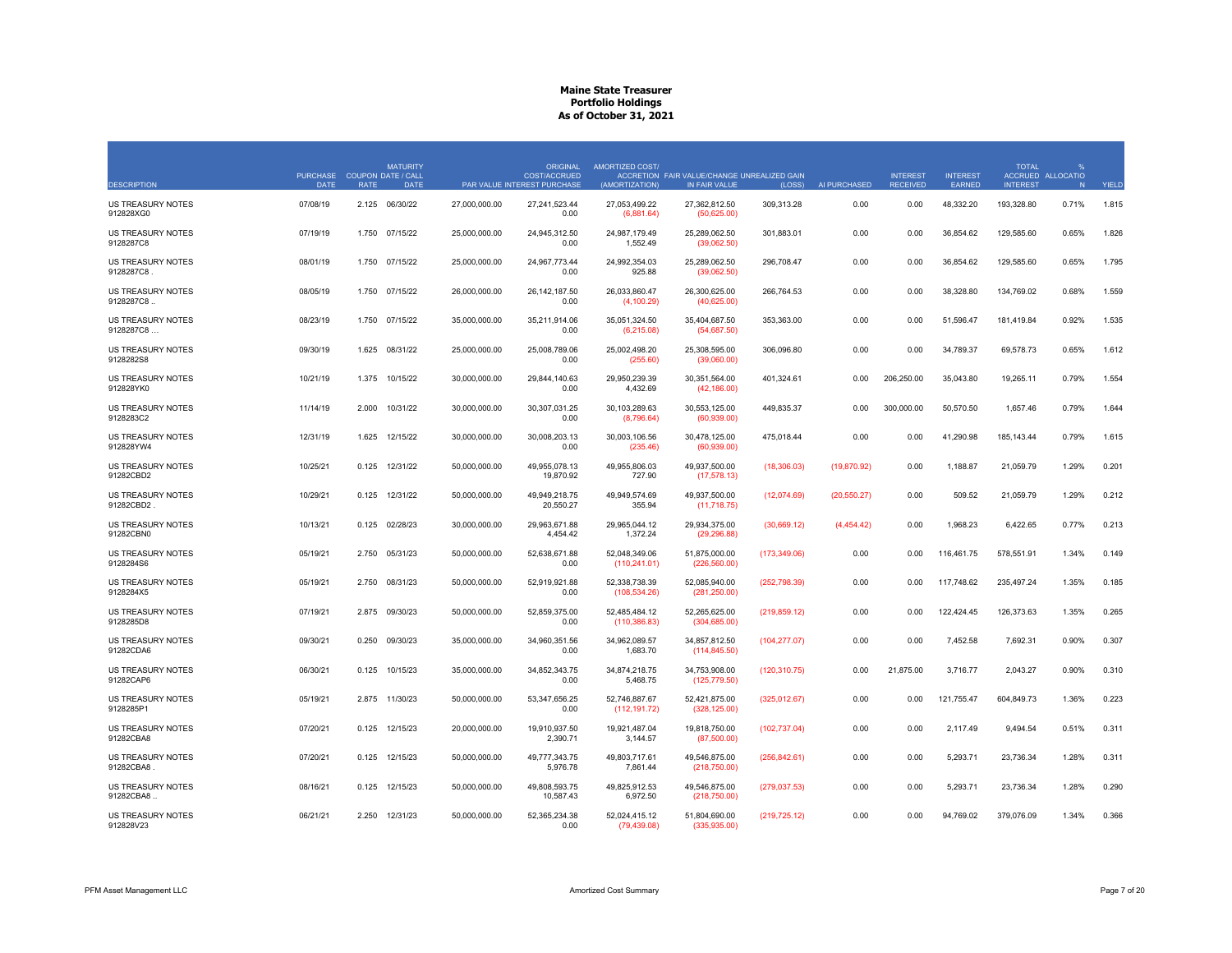| <b>DESCRIPTION</b>                    | <b>PURCHASE</b><br><b>DATE</b> | <b>RATE</b> | <b>MATURITY</b><br><b>COUPON DATE / CALL</b><br><b>DATE</b> |                  | ORIGINAL<br><b>COST/ACCRUED</b><br>PAR VALUE INTEREST PURCHASE | AMORTIZED COST/<br>(AMORTIZATION) | ACCRETION FAIR VALUE/CHANGE UNREALIZED GAIN<br>IN FAIR VALUE | (LOSS)         | AI PURCHASED | <b>INTEREST</b><br><b>RECEIVED</b>     | <b>INTEREST</b><br><b>EARNED</b> | <b>TOTAL</b><br><b>INTEREST</b> | ACCRUED ALLOCATIO<br>N | YIELD |
|---------------------------------------|--------------------------------|-------------|-------------------------------------------------------------|------------------|----------------------------------------------------------------|-----------------------------------|--------------------------------------------------------------|----------------|--------------|----------------------------------------|----------------------------------|---------------------------------|------------------------|-------|
| US TREASURY NOTES<br>91282CBM2        | 03/01/21                       |             | 0.125 02/15/24                                              | 25,000,000.00    | 24,854,492.19<br>0.00                                          | 24,887,470.37<br>4,172.75         | 24,742,187.50<br>(117, 187.50)                               | (145, 282.87)  | 0.00         | 0.00                                   | 2,632.47                         | 6,623.64                        | 0.64%                  | 0.323 |
| <b>US TREASURY NOTES</b><br>9128286G0 | 05/19/21                       | 2.375       | 02/29/24                                                    | 50.000.000.00    | 52.896.484.38<br>0.00                                          | 52.423.239.88<br>(88, 376.99)     | 52.046.875.00<br>(343,750.00)                                | (376, 364.88)  | 0.00         | 0.00                                   | 101.691.99                       | 203.383.98                      | 1.35%                  | 0.283 |
| <b>US TREASURY NOTES</b><br>91282CBR1 | 07/28/21                       | 0.250       | 03/15/24                                                    | 30,000,000.00    | 29,962,500.00<br>0.00                                          | 29,966,246.10<br>1,209.68         | 29,737,500.00<br>(159, 375.00)                               | (228, 746.10)  | 0.00         | 0.00                                   | 6,422.65                         | 9,737.57                        | 0.77%                  | 0.298 |
| US TREASURY NOTES<br>91282CBR1.       | 09/29/21                       | 0.250       | 03/15/24                                                    | 35,000,000.00    | 34,857,812.50<br>3,383.98                                      | 34,863,037.65<br>4,908.47         | 34,693,750.00<br>(185, 937.50)                               | (169, 287.65)  | 0.00         | 0.00                                   | 7,493.10                         | 11,360.50                       | 0.90%                  | 0.416 |
| <b>US TREASURY NOTES</b><br>912828W71 | 07/19/21                       | 2.125       | 03/31/24                                                    | 25,000,000.00    | 26, 182, 617. 19<br>0.00                                       | 26,056,679.25<br>(37, 181.68)     | 25,890,625.00<br>(175, 780.00)                               | (166, 054.25)  | 0.00         | 0.00                                   | 45,243.82                        | 46,703.30                       | 0.67%                  | 0.362 |
| US TREASURY NOTES<br>912828W71.       | 07/19/21                       | 2.125       | 03/31/24                                                    | 50,000,000.00    | 52,365,234.38<br>0.00                                          | 52,113,358.51<br>(74, 363.35)     | 51,781,250.00<br>(351,560.00)                                | (332, 108.51)  | 0.00         | 0.00                                   | 90,487.64                        | 93,406.59                       | 1.34%                  | 0.362 |
| US TREASURY N/B NOTES<br>91282CBV2    | 10/13/21                       |             | 0.375 04/15/24                                              | 30,000,000.00    | 29,896,875.00<br>0.00                                          | 29,899,016.39<br>2,141.39         | 29,793,750.00<br>(103, 125.00)                               | (105, 266.39)  | (55,635.25)  | 56.250.00                              | 5,868.87                         | 5.254.12                        | 0.77%                  | 0.513 |
| US TREASURY N/B NOTES<br>91282CCC3    | 05/19/21                       | 0.250       | 05/15/24                                                    | 50,000,000.00    | 49,873,046.88<br>1,358.70                                      | 49,892,345.61<br>3,603.98         | 49,476,560.00<br>(281, 250.00)                               | (415, 785.61)  | 0.00         | 0.00                                   | 10,529.89                        | 57,744.57                       | 1.28%                  | 0.335 |
| US TREASURY N/B NOTES<br>91282CCC3    | 05/19/21                       | 0.250       | 05/15/24                                                    | 50,000,000.00    | 49,896,484.38<br>1.358.70                                      | 49,912,220.27<br>2.938.63         | 49,476,560.00<br>(281, 250.00)                               | (435,660.27)   | 0.00         | 0.00                                   | 10,529.89                        | 57,744.57                       | 1.28%                  | 0.320 |
| US TREASURY N/B NOTES<br>91282CCG4    | 06/21/21                       | 0.250       | 06/15/24                                                    | 50,000,000.00    | 49,654,296.88<br>2,049.18                                      | 49,696,479.00<br>9,831.92         | 49,429,690.00<br>(289,060.00)                                | (266, 789.00)  | 0.00         | 0.00                                   | 10,587.44                        | 47,472.68                       | 1.28%                  | 0.484 |
| US TREASURY N/B NOTES<br>91282CCG4    | 07/19/21                       | 0.250       | 06/15/24                                                    | 25.000.000.00    | 24.879.882.81<br>5,806.01                                      | 24.891.758.80<br>3,506.24         | 24.714.845.00<br>(144, 530.00)                               | (176, 913.80)  | 0.00         | 0.00                                   | 5.293.72                         | 23.736.34                       | 0.64%                  | 0.416 |
| US TREASURY N/B NOTES<br>91282CCG4    | 07/19/21                       | 0.250       | 06/15/24                                                    | 50,000,000.00    | 49,759,765.63<br>11,612.02                                     | 49,783,517.62<br>7,012.50         | 49,429,690.00<br>(289,060.00)                                | (353,827.62)   | 0.00         | 0.00                                   | 10,587.44                        | 47,472.68                       | 1.28%                  | 0.416 |
| US TREASURY N/B NOTES<br>91282CCL3    | 08/16/21                       | 0.375       | 07/15/24                                                    | 50,000,000.00    | 49,937,500.00<br>16,304.35                                     | 49,942,023.03<br>1,820.96         | 49,562,500.00<br>(296, 875.00)                               | (379, 523.03)  | 0.00         | 0.00                                   | 15,794.83                        | 55,536.68                       | 1.28%                  | 0.418 |
| US TREASURY N/B NOTES<br>91282CCX7    | 09/29/21                       | 0.375       | 09/15/24                                                    | 35,000,000.00    | 34.816.796.88<br>5,075.97                                      | 34.822.384.41<br>5,248.89         | 34,650,000.00<br>(196, 875.00)                               | (172, 384.41)  | 0.00         | 0.00                                   | 11.239.65                        | 17,040.75                       | 0.90%                  | 0.553 |
| <b>TOTAL</b>                          |                                |             |                                                             | 1,546,000,000.00 | 1,567,043,242.26<br>110,779.44                                 | 1,561,613,940.50<br>(742, 644.77) | 1,560,094,543.40<br>(6,243,730.76)                           | (1,519,397.10) |              | (100,510.86) 1,180,625.00 1,616,100.53 |                                  | 4,512,074.58                    | 40.36%                 | 0.680 |
| <b>FEDERAL AGENCY SECURITIES</b>      |                                |             |                                                             |                  |                                                                |                                   |                                                              |                |              |                                        |                                  |                                 |                        |       |
| <b>FANNIE MAE NOTES</b><br>3135G0S38  | 02/26/19                       | 2.000       | 01/05/22                                                    | 15,000,000.00    | 14,788,500.00<br>0.00                                          | 14,986,831.90<br>6,280.18         | 15,050,880.00<br>(24,750.00)                                 | 64,048.10      | 0.00         | 0.00                                   | 25,000.00                        | 96,666.67                       | 0.39%                  | 2.514 |
| <b>FANNIE MAE NOTES</b><br>3135G0U92  | 09/16/19                       | 2.625       | 01/11/22                                                    | 25,000,000.00    | 25,462,250.00<br>0.00                                          | 25,038,702.54<br>(16,898.29)      | 25, 123, 125.00<br>(54,350.00)                               | 84,422.46      | 0.00         | 0.00                                   | 54,687.50                        | 200,520.83                      | 0.65%                  | 1.807 |
| <b>FANNIE MAE NOTES</b><br>3135G0T45  | 07/19/19                       |             | 1.875 04/05/22                                              | 15,000,000.00    | 14,994,450.00<br>0.00                                          | 14,999,131.94<br>173.62           | 15,111,825.00<br>(24, 450.00)                                | 112,693.06     | 0.00         | 140,625.00                             | 23,437.50                        | 20,312.50                       | 0.39%                  | 1.889 |
| <b>FANNIE MAE NOTES</b><br>3135G0V59  | 05/15/19                       | 2.250       | 04/12/22                                                    | 20.000.000.00    | 20.021.600.00<br>0.00                                          | 20.003.291.82<br>(629.91)         | 20.189.400.00<br>(38,980.00)                                 | 186.108.18     | 0.00         | 225,000.00                             | 37,500.00                        | 23.750.00                       | 0.52%                  | 2.211 |
| <b>FANNIE MAE NOTES</b><br>3135G0V59  | 04/16/19                       | 2.250       | 04/12/22                                                    | 40,000,000.00    | 39,820,800.00<br>0.00                                          | 39,973,415.38<br>5,087.17         | 40,378,800.00<br>(77,960.00)                                 | 405,384.62     | 0.00         | 450,000.00                             | 75,000.00                        | 47,500.00                       | 1.04%                  | 2.406 |
| FEDERAL HOME LOAN BANK<br>313379Q69   | 07/15/19                       |             | 2.125 06/10/22                                              | 30,000,000.00    | 30,176,400.00<br>0.00                                          | 30,036,743.07<br>(5, 154.01)      | 30,361,740.00<br>(54,690.00)                                 | 324,996.93     | 0.00         | 0.00                                   | 53,125.00                        | 249,687.50                      | 0.79%                  | 1.916 |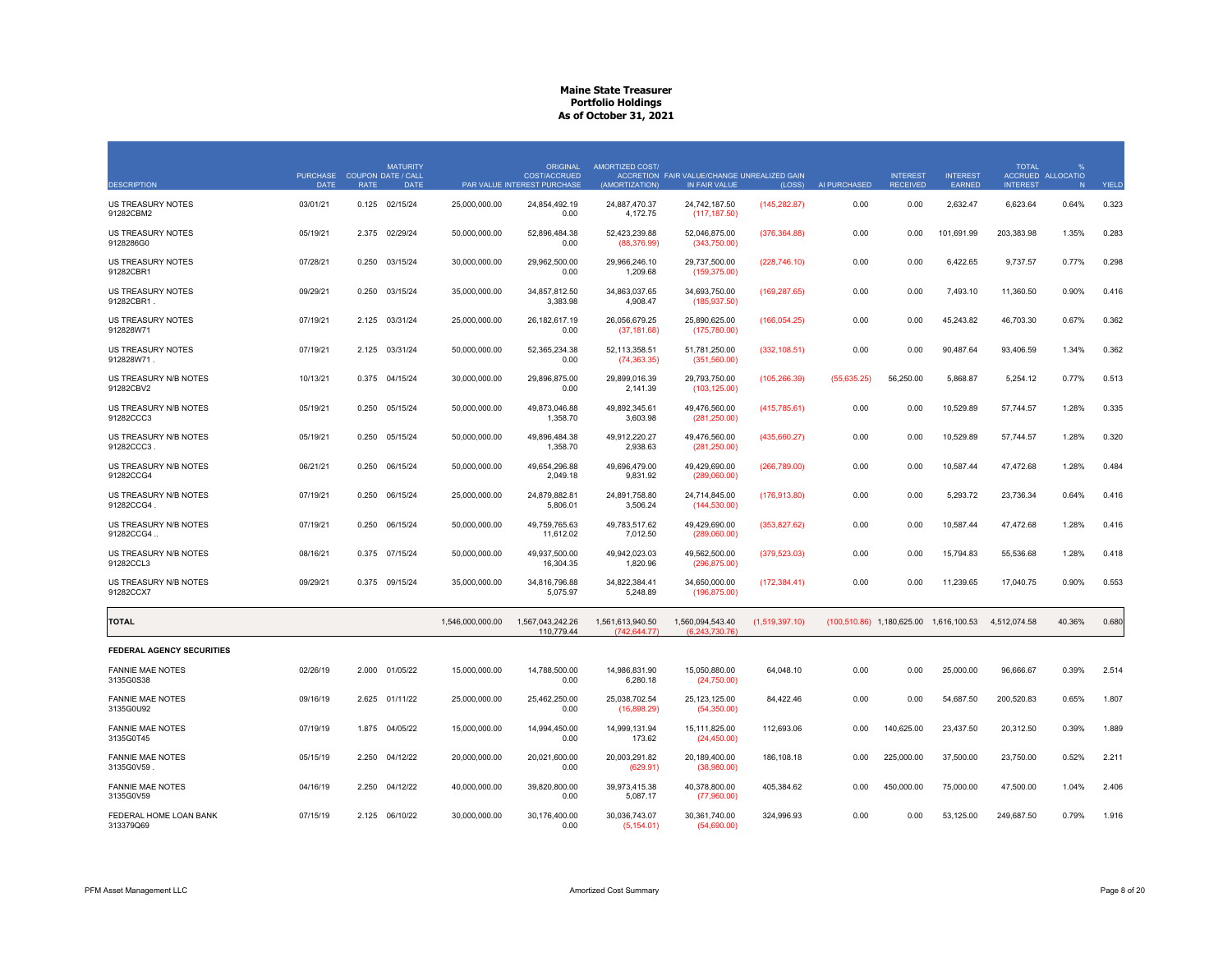|                                             | PURCHASE COUPON DATE / CALL |             | <b>MATURITY</b>      |                  | <b>ORIGINAL</b><br><b>COST/ACCRUED</b> | AMORTIZED COST/                  | ACCRETION FAIR VALUE/CHANGE UNREALIZED GAIN |               |              | <b>INTEREST</b>                                     | <b>INTEREST</b> | <b>TOTAL</b>    | $\frac{9}{6}$<br>ACCRUED ALLOCATIO |       |
|---------------------------------------------|-----------------------------|-------------|----------------------|------------------|----------------------------------------|----------------------------------|---------------------------------------------|---------------|--------------|-----------------------------------------------------|-----------------|-----------------|------------------------------------|-------|
| <b>DESCRIPTION</b>                          | <b>DATE</b>                 | <b>RATE</b> | <b>DATE</b>          |                  | PAR VALUE INTEREST PURCHASE            | (AMORTIZATION)                   | IN FAIR VALUE                               | (LOSS)        | AI PURCHASED | <b>RECEIVED</b>                                     | <b>EARNED</b>   | <b>INTEREST</b> | N                                  | YIELD |
| <b>FANNIE MAE NOTES</b><br>3135G0W33        | 10/24/19                    |             | 1.375 09/06/22       | 25,000,000.00    | 24.816.750.00<br>0.00                  | 24.945.969.23<br>5,420.57        | 25.260.675.00<br>(26, 525.00)               | 314,705.77    | 0.00         | 0.00                                                | 28,645.83       | 52,517.36       | 0.65%                              | 1.638 |
| <b>FANNIE MAE NOTES</b><br>3135G0W33        | 10/29/19                    | 1.375       | 09/06/22             | 10,000,000.00    | 9.912.800.00<br>0.00                   | 9,974,166.06<br>2,591.76         | 10,104,270.00<br>(10,610.00)                | 130,103.94    | 0.00         | 0.00                                                | 11,458.34       | 21,006.95       | 0.26%                              | 1.689 |
| FEDERAL HOME LOAN BANKS NOTES<br>3130AJ7E3  | 12/04/20                    |             | 1.375 02/17/23       | 25,000,000.00    | 25,660,750.00<br>0.00                  | 25,388,241.93<br>(25, 445.03)    | 25,352,425.00<br>(51,775.00)                | (35,816.93)   | 0.00         | 0.00                                                | 28,645.83       | 70,659.72       | 0.66%                              | 0.172 |
| <b>FREDDIE MAC NOTES</b><br>3137EAEQ8       | 04/29/20                    | 0.375       | 04/20/23             | 13,750,000.00    | 13,720,437.50<br>0.00                  | 13,735,436.52<br>843.86          | 13,756,421.25<br>(26, 757.50)               | 20,984.73     | 0.00         | 25,781.25                                           | 4,296.87        | 1,575.52        | 0.36%                              | 0.448 |
| <b>FANNIE MAE NOTES</b><br>3135G05G4        | 07/28/20                    | 0.250       | 07/10/23             | 35,000,000.00    | 34,949,250.00<br>0.00                  | 34,970,973.07<br>1.460.77        | 34,892,095.00<br>(111, 405.00)              | (78, 878.07)  | 0.00         | 0.00                                                | 7,291.67        | 26,979.17       | 0.90%                              | 0.299 |
| FANNIE MAE NOTES (CALLABLE)<br>3135G05R0    | 08/12/20                    | 0.300       | 08/10/23<br>08/10/22 | 50,000,000.00    | 49,906,000.00<br>0.00                  | 49,944,356.82<br>2,666.06        | 49,855,350.00<br>(125,600.00)               | (89,006.82)   | 0.00         | 0.00                                                | 12,500.00       | 33,750.00       | 1.29%                              | 0.363 |
| FANNIE MAE NOTES (CALLABLE)<br>3135G05V1    | 08/21/20                    | 0.360       | 08/18/23<br>02/18/22 | 10,000,000.00    | 10,000,000.00<br>0.00                  | 10,000,000.00<br>0.00            | 9,978,950.00<br>(26, 220.00)                | (21,050.00)   | 0.00         | 0.00                                                | 3,000.00        | 7,300.00        | 0.26%                              | 0.360 |
| FANNIE MAE NOTES (CALLABLE)<br>3135G05V1.   | 08/21/20                    | 0.360       | 08/18/23<br>02/18/22 | 50,000,000.00    | 50,000,000.00<br>0.00                  | 50,000,000.00<br>0.00            | 49,894,750.00<br>(131, 100.00)              | (105, 250.00) | 0.00         | 0.00                                                | 15,000.00       | 36,500.00       | 1.29%                              | 0.360 |
| <b>FREDDIE MAC NOTES</b><br>3137EAEV7       | 10/30/20                    | 0.250       | 08/24/23             | 17,500,000.00    | 17,506,300.00<br>0.00                  | 17,504,050.88<br>(189.98)        | 17,432,712.50<br>(62,527.50)                | (71, 338.38)  | 0.00         | 0.00                                                | 3,645.83        | 8,142.36        | 0.45%                              | 0.237 |
| <b>FREDDIE MAC NOTES</b><br>3137EAEY1       | 10/19/20                    | 0.125       | 10/16/23             | 25,000,000.00    | 24.910.750.00<br>0.00                  | 24,941,644.23<br>2,533.65        | 24,816,050.00<br>(92,750.00)                | (125, 594.23) | 0.00         | 15,625.00                                           | 2,604.16        | 1.302.08        | 0.64%                              | 0.245 |
| FANNIE MAE NOTES (CALLABLE)<br>3136G46A6    | 10/30/20                    | 0.300       | 10/27/23<br>01/27/22 | 17,845,000.00    | 17,840,538.75<br>0.00                  | 17,842,038.09<br>126.65          | 17,759,112.02<br>(65,705.29)                | (82,926.07)   | 0.00         | 26,767.50                                           | 4,461.25        | 594.83          | 0.46%                              | 0.308 |
| FANNIE MAE NOTES (CALLABLE)<br>3135G06F5    | 12/04/20                    | 0.310       | 11/16/23<br>11/16/22 | 50.000.000.00    | 49.995.000.00<br>0.00                  | 49.996.541.32<br>143.92          | 49.765.200.00<br>(146, 150.00)              | (231, 341.32) | 0.00         | 0.00                                                | 12,916.67       | 71.041.67       | 1.29%                              | 0.313 |
| <b>FREDDIE MAC NOTES</b><br>3137EAFA2       | 12/07/20                    | 0.250       | 12/04/23             | 25,000,000.00    | 24.990.750.00<br>0.00                  | 24,993,536.86<br>262.59          | 24,847,825.00<br>(101, 100.00)              | (145, 711.86) | 0.00         | 0.00                                                | 5,208.33        | 25,520.83       | 0.64%                              | 0.262 |
| <b>TOTAL</b>                                |                             |             |                      | 499,095,000.00   | 499,473,326.25<br>0.00                 | 499,275,071.66<br>(20, 726.42)   | 499,931,605.77<br>(1,253,405.29)            | 656,534.11    | 0.00         | 883,798.75                                          | 408,424.78      | 995,327.99      | 12.93%                             | 0.937 |
| <b>CORPORATE NOTES</b>                      |                             |             |                      |                  |                                        |                                  |                                             |               |              |                                                     |                 |                 |                                    |       |
| MICROSOFT CORP (CALLABLE) NOTE<br>594918BW3 | 02/06/20                    | 2.400       | 02/06/22<br>01/06/22 | 10,000,000.00    | 10,156,600.00<br>0.00                  | 10,014,765.14<br>(6,935.15)      | 10,040,010.00<br>(15,620.00)                | 25,244.86     | 0.00         | 0.00                                                | 20,000.00       | 56,666.67       | 0.26%                              | 1.601 |
| JOHNSON & JOHNSON CORP NOTES<br>478160CD4   | 03/08/19                    | 2.250       | 03/03/22             | 16,893,000.00    | 16,680,992.85<br>0.00                  | 16,869,292.51<br>6,024.04        | 16,981,232.14<br>(26, 386.87)               | 111,939.63    | 0.00         | 0.00                                                | 31,674.38       | 61,237.13       | 0.44%                              | 2.690 |
| <b>TOTAL</b>                                |                             |             |                      | 26,893,000.00    | 26,837,592.85<br>0.00                  | 26,884,057.65<br>(911.11)        | 27,021,242.14<br>(42.006.87)                | 137,184.49    | 0.00         | 0.00                                                | 51,674.38       | 117,903.80      | 0.70%                              | 2.286 |
| <b>GRAND TOTAL</b>                          |                             |             |                      | 3.850.788.000.00 | 3.871.847.956.59<br>110,779.44         | 3,866,507,563.99<br>(723.648.17) | 3,865,797,712.51<br>(7,523,487.72)          | (709, 851.48) |              | (100,510.86) 2,109,696.08 2,208,906.07 7,077,165.54 |                 |                 | 100.00%                            | 0.463 |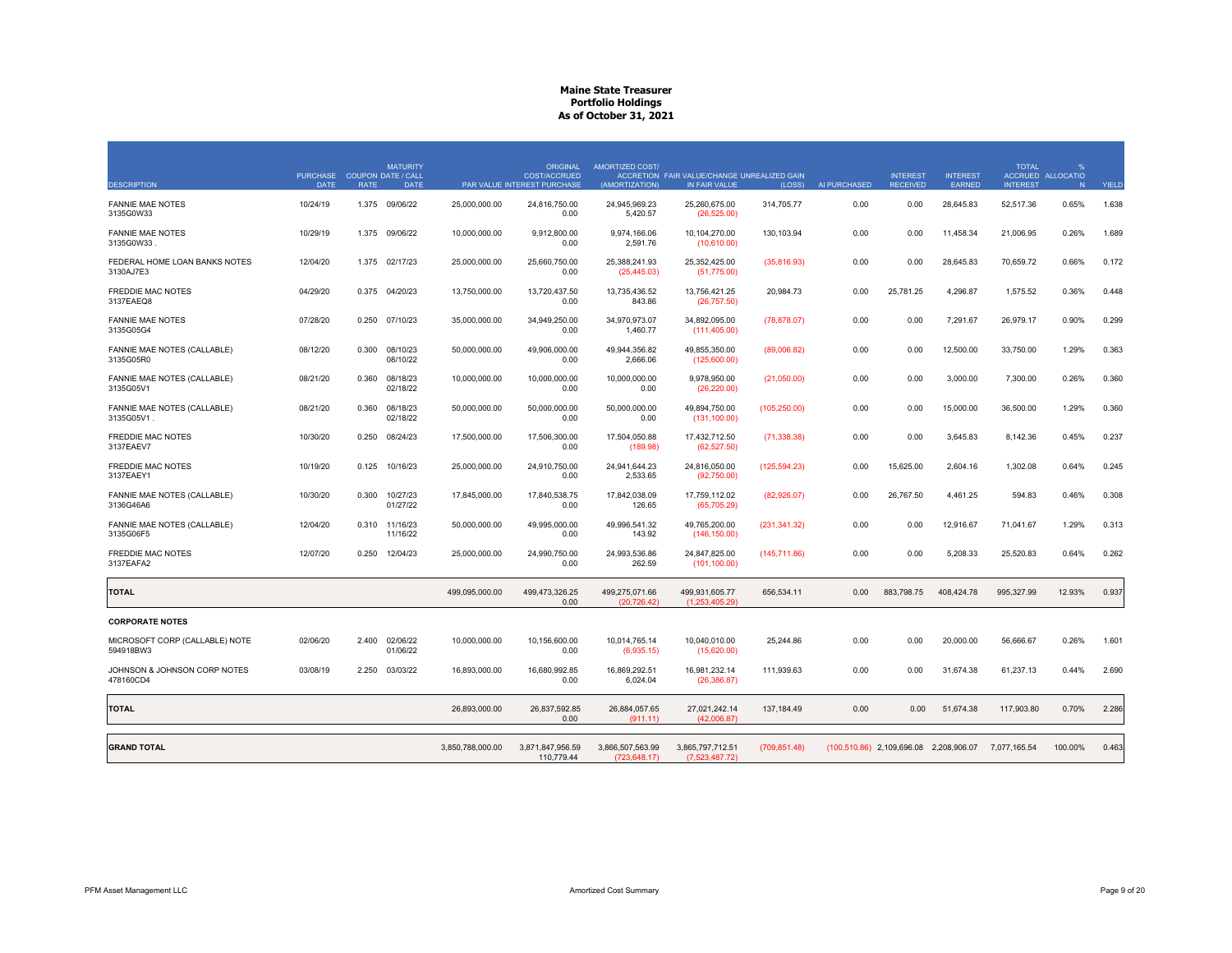|                        |                                              |                            |                         |                  |                |                                |                                |                           |                                |                     | <b>WEIGHTED</b><br><b>AVERAGE</b>   |
|------------------------|----------------------------------------------|----------------------------|-------------------------|------------------|----------------|--------------------------------|--------------------------------|---------------------------|--------------------------------|---------------------|-------------------------------------|
|                        |                                              | <b>COUPON</b>              | <b>MATURITY</b>         | <b>NEXT CALL</b> | <b>MOODYS'</b> | <b>PAR VALUE/</b>              |                                | ORIGINAL % PORTFOLIO      |                                | % PORTFOLIO         | <b>EFFECTIVE</b><br><b>DURATION</b> |
| <b>CUSIP</b>           |                                              | <b>TYPE</b><br><b>RATE</b> | <b>DATE</b>             | DATE S&P RATING  | <b>RATING</b>  | <b>SHARES</b>                  |                                | <b>COST ORIGINAL COST</b> | <b>MARKET VALUE</b>            | <b>MARKET VALUE</b> | (YEARS)                             |
| <b>US TREASURY</b>     |                                              |                            |                         |                  |                |                                |                                |                           |                                |                     |                                     |
| 9128286C9              | <b>U.S. TREASURY</b>                         | 2.500                      | 2/15/2022               | $AA+$            | Aaa            | 25,000,000.00                  | 25.493.164.06                  | 0.66%                     | 25,175,780.00                  | 0.65%               | 0.30                                |
| 912828W89              | <b>U.S. TREASURY</b>                         | 1.875                      | 3/31/2022               | $AA+$            | Aaa            | 40,000,000.00                  | 40,404,687.50                  | 1.04%                     | 40,300,000.00                  | 1.04%               | 0.42                                |
| 9128286M7              | <b>U.S. TREASURY</b>                         | 2.250                      | 4/15/2022               | AA+              | Ааа            | 23,000,000.00                  | 23,321,640.63                  | 0.60%                     | 23,226,407.40                  | 0.60%               | 0.46                                |
| 9128286M7.             | <b>U.S. TREASURY</b>                         | 2.250                      | 4/15/2022               | AA+              | Aaa            | 30,000,000.00                  | 30,426,562.50                  | 0.79%                     | 30,295,314.00                  | 0.78%               | 0.46                                |
| 9128286U9              | <b>U.S. TREASURY</b>                         | 2.125                      | 5/15/2022               | AA+              | Aaa            | 25,000,000.00                  | 25,289,062.50                  | 0.65%                     | 25,273,437.50                  | 0.65%               | 0.54                                |
| 9128286U9              | <b>U.S. TREASURY</b>                         | 2.125                      | 5/15/2022               | AA+              | Aaa            | 25,000,000.00                  | 25,289,062.50                  | 0.65%                     | 25,273,437.50                  | 0.65%               | 0.54                                |
| 912828XG0              | <b>U.S. TREASURY</b>                         | 2.125                      | 6/30/2022               | AA+              | Aaa            | 27,000,000.00                  | 27,241,523.44                  | 0.70%                     | 27,362,812.50                  | 0.71%               | 0.67                                |
| 9128287C8              | <b>U.S. TREASURY</b>                         | 1.750                      | 7/15/2022               | $AA+$            | Aaa            | 25,000,000.00                  | 24,945,312.50                  | 0.64%                     | 25,289,062.50                  | 0.65%               | 0.71                                |
| 9128287C8              | U.S. TREASURY                                | 1.750                      | 7/15/2022               | AA+              | Aaa            | 25,000,000.00                  | 24,967,773.44                  | 0.64%                     | 25,289,062.50                  | 0.65%               | 0.71                                |
| 9128287C8.             | <b>U.S. TREASURY</b>                         | 1.750                      | 7/15/2022               | AA+              | Ааа            | 26,000,000.00                  | 26, 142, 187.50                | 0.68%                     | 26,300,625.00                  | 0.68%               | 0.71                                |
| 9128287C8              | <b>U.S. TREASURY</b>                         | 1.750                      | 7/15/2022               | AA+              | Aaa            | 35,000,000.00                  | 35,211,914.06                  | 0.91%                     | 35,404,687.50                  | 0.92%               | 0.71                                |
| 9128282S8              | <b>U.S. TREASURY</b>                         | 1.625                      | 8/31/2022               | AA+              | Ааа            | 25,000,000.00                  | 25,008,789.06                  | 0.65%                     | 25,308,595.00                  | 0.65%               | 0.83                                |
| 912828YK0              | <b>U.S. TREASURY</b>                         | 1.375                      | 10/15/2022              | AA+              | Aaa            | 30,000,000.00                  | 29,844,140.63                  | 0.77%                     | 30,351,564.00                  | 0.79%               | 0.96                                |
| 9128283C2              | <b>U.S. TREASURY</b>                         | 2.000                      | 10/31/2022              | AA+              | Aaa            | 30,000,000.00                  | 30,307,031.25                  | 0.78%                     | 30,553,125.00                  | 0.79%               | 0.99                                |
| 912828YW4              | <b>U.S. TREASURY</b>                         | 1.625                      | 12/15/2022              | AA+              | Ааа            | 30,000,000.00                  | 30,008,203.13                  | 0.78%                     | 30,478,125.00                  | 0.79%               | 1.12                                |
| 91282CBD2              | <b>U.S. TREASURY</b>                         | 0.125                      | 12/31/2022              | AA+              | Ааа            | 50,000,000.00                  | 49,955,078.13                  | 1.29%                     | 49,937,500.00                  | 1.29%               | 1.17                                |
| 91282CBD2              | <b>U.S. TREASURY</b>                         | 0.125                      | 12/31/2022              | AA+              | Ааа            | 50,000,000.00                  | 49,949,218.75                  | 1.29%                     | 49,937,500.00                  | 1.29%               | 1.17                                |
| 91282CBN0              | <b>U.S. TREASURY</b>                         | 0.125                      | 2/28/2023               | AA+              | Ааа            | 30,000,000.00                  | 29,963,671.88                  | 0.77%                     | 29,934,375.00                  | 0.77%               | 1.34                                |
| 9128284S6              | <b>U.S. TREASURY</b>                         | 2.750                      | 5/31/2023               | AA+              | Ааа            | 50,000,000.00                  | 52,638,671.88                  | 1.36%                     | 51,875,000.00                  | 1.34%               | 1.55                                |
| 9128284X5              | U.S. TREASURY                                | 2.750                      | 8/31/2023               | AA+              | Ааа            | 50,000,000.00                  | 52,919,921.88                  | 1.37%                     | 52,085,940.00                  | 1.35%               | 1.80                                |
| 9128285D8              | <b>U.S. TREASURY</b>                         | 2.875<br>0.250             | 9/30/2023               | AA+              | Aaa            | 50,000,000.00                  | 52,859,375.00                  | 1.37%                     | 52,265,625.00                  | 1.35%               | 1.88                                |
| 91282CDA6<br>91282CAP6 | <b>U.S. TREASURY</b><br><b>U.S. TREASURY</b> | 0.125                      | 9/30/2023<br>10/15/2023 | AA+<br>$AA+$     | Aaa<br>Aaa     | 35,000,000.00<br>35,000,000.00 | 34,960,351.56<br>34,852,343.75 | 0.90%<br>0.90%            | 34,857,812.50<br>34,753,908.00 | 0.90%<br>0.90%      | 1.92<br>1.96                        |
| 9128285P1              | <b>U.S. TREASURY</b>                         | 2.875                      | 11/30/2023              | $AA+$            | Aaa            | 50,000,000.00                  | 53,347,656.25                  | 1.38%                     | 52,421,875.00                  | 1.36%               | 2.02                                |
| 91282CBA8              | <b>U.S. TREASURY</b>                         | 0.125                      | 12/15/2023              | $AA+$            | Aaa            | 20,000,000.00                  | 19,910,937.50                  | 0.51%                     | 19,818,750.00                  | 0.51%               | 2.12                                |
| 91282CBA8.             | <b>U.S. TREASURY</b>                         | 0.125                      | 12/15/2023              | AA+              | Ааа            | 50,000,000.00                  | 49,777,343.75                  | 1.29%                     | 49,546,875.00                  | 1.28%               | 2.12                                |
| 91282CBA8              | <b>U.S. TREASURY</b>                         | 0.125                      | 12/15/2023              | $AA+$            | Aaa            | 50,000,000.00                  | 49,808,593.75                  | 1.29%                     | 49,546,875.00                  | 1.28%               | 2.12                                |
| 912828V23              | <b>U.S. TREASURY</b>                         | 2.250                      | 12/31/2023              | $AA+$            | Aaa            | 50,000,000.00                  | 52, 365, 234. 38               | 1.35%                     | 51,804,690.00                  | 1.34%               | 2.12                                |
| 91282CBM2              | <b>U.S. TREASURY</b>                         | 0.125                      | 2/15/2024               | AA+              | Aaa            | 25,000,000.00                  | 24,854,492.19                  | 0.64%                     | 24,742,187.50                  | 0.64%               | 2.29                                |
| 9128286G0              | <b>U.S. TREASURY</b>                         | 2.375                      | 2/29/2024               | $AA+$            | Aaa            | 50,000,000.00                  | 52,896,484.38                  | 1.37%                     | 52,046,875.00                  | 1.35%               | 2.28                                |
| 91282CBR1              | <b>U.S. TREASURY</b>                         | 0.250                      | 3/15/2024               | $AA+$            | Aaa            | 30,000,000.00                  | 29,962,500.00                  | 0.77%                     | 29,737,500.00                  | 0.77%               | 2.37                                |
| 91282CBR1              | <b>U.S. TREASURY</b>                         | 0.250                      | 3/15/2024               | AA+              | Aaa            | 35,000,000.00                  | 34,857,812.50                  | 0.90%                     | 34,693,750.00                  | 0.90%               | 2.37                                |
| 912828W71              | <b>U.S. TREASURY</b>                         | 2.125                      | 3/31/2024               | AA+              | Ааа            | 25,000,000.00                  | 26, 182, 617. 19               | 0.68%                     | 25,890,625.00                  | 0.67%               | 2.37                                |
| 912828W71              | <b>U.S. TREASURY</b>                         | 2.125                      | 3/31/2024               | AA+              | Ааа            | 50,000,000.00                  | 52, 365, 234. 38               | 1.35%                     | 51,781,250.00                  | 1.34%               | 2.37                                |
| 91282CBV2              | <b>U.S. TREASURY</b>                         | 0.375                      | 4/15/2024               | AA+              | Ааа            | 30,000,000.00                  | 29,896,875.00                  | 0.77%                     | 29,793,750.00                  | 0.77%               | 2.45                                |
| 91282CCC3              | <b>U.S. TREASURY</b>                         | 0.250                      | 5/15/2024               | AA+              | Aaa            | 50,000,000.00                  | 49,873,046.88                  | 1.29%                     | 49,476,560.00                  | 1.28%               | 2.54                                |
| 91282CCC3              | <b>U.S. TREASURY</b>                         | 0.250                      | 5/15/2024               | AA+              | Aaa            | 50,000,000.00                  | 49,896,484.38                  | 1.29%                     | 49,476,560.00                  | 1.28%               | 2.54                                |
| 91282CCG4              | <b>U.S. TREASURY</b>                         | 0.250                      | 6/15/2024               | AA+              | Ааа            | 50,000,000.00                  | 49,654,296.88                  | 1.28%                     | 49,429,690.00                  | 1.28%               | 2.62                                |
| 91282CCG4              | <b>U.S. TREASURY</b>                         | 0.250                      | 6/15/2024               | AA+              | Ааа            | 25,000,000.00                  | 24,879,882.81                  | 0.64%                     | 24,714,845.00                  | 0.64%               | 2.62                                |
| 91282CCG4.             | <b>U.S. TREASURY</b>                         | 0.250                      | 6/15/2024               | AA+              | Aaa            | 50,000,000.00                  | 49,759,765.63                  | 1.29%                     | 49,429,690.00                  | 1.28%               | 2.62                                |
| 91282CCL3              | <b>U.S. TREASURY</b>                         | 0.375                      | 7/15/2024               | AA+              | Ааа            | 50,000,000.00                  | 49,937,500.00                  | 1.29%                     | 49,562,500.00                  | 1.28%               | 2.70                                |
| 91282CCX7              | <b>U.S. TREASURY</b>                         | 0.375                      | 9/15/2024               | AA+              | Aaa            | 35,000,000.00                  | 34,816,796.88                  | 0.90%                     | 34,650,000.00                  | 0.90%               | 2.86                                |
|                        |                                              |                            |                         |                  |                |                                |                                |                           |                                |                     |                                     |
| <b>ISSUER TOTAL</b>    |                                              |                            |                         |                  |                | 1,546,000,000.00               | 1,567,043,242.26               | 40.47%                    | 1,560,094,543.40               | 40.36%              | 1.74                                |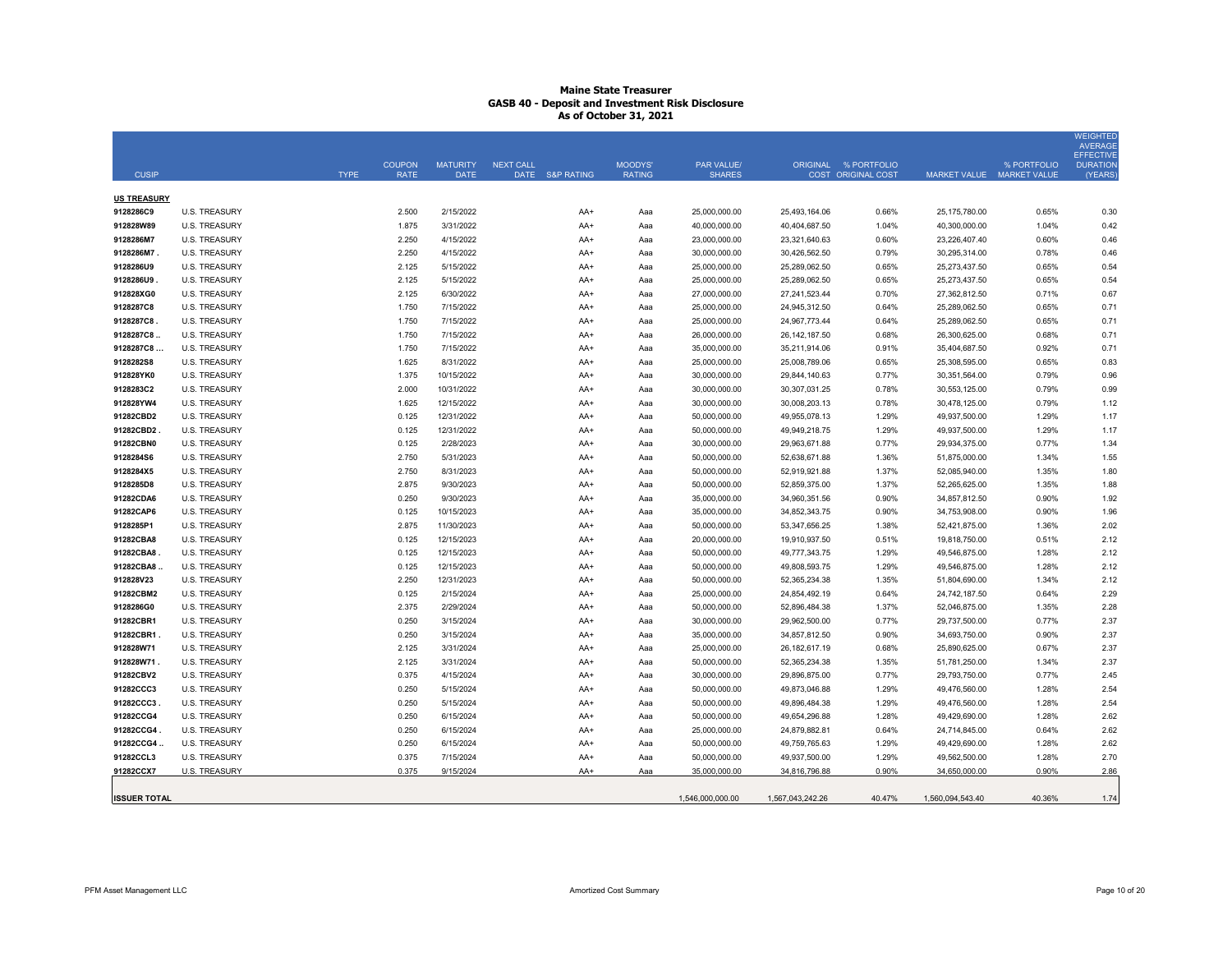|                      |                                |             |               |                 |                  |                 |               |                |                |                      |                           |             | <b>WEIGHTED</b><br><b>AVERAGE</b>   |
|----------------------|--------------------------------|-------------|---------------|-----------------|------------------|-----------------|---------------|----------------|----------------|----------------------|---------------------------|-------------|-------------------------------------|
|                      |                                |             | <b>COUPON</b> | <b>MATURITY</b> | <b>NEXT CALL</b> |                 | MOODYS'       | PAR VALUE/     |                | ORIGINAL % PORTFOLIO |                           | % PORTFOLIO | <b>EFFECTIVE</b><br><b>DURATION</b> |
| <b>CUSIP</b>         |                                | <b>TYPE</b> | <b>RATE</b>   | <b>DATE</b>     |                  | DATE S&P RATING | <b>RATING</b> | <b>SHARES</b>  |                | COST ORIGINAL COST   | MARKET VALUE MARKET VALUE |             | (YEARS)                             |
|                      |                                |             |               |                 |                  |                 |               |                |                |                      |                           |             |                                     |
| <b>U.S. BANK MMF</b> | CASH AND CASH EQUIVALENTS      |             |               | 11/1/2021       |                  |                 |               | 538.000.000.00 | 538,000,000.00 | 13.90%               | 538,000,000.00            | 13.92%      | 0.00                                |
|                      |                                |             |               |                 |                  |                 |               |                |                |                      |                           |             |                                     |
| <b>ISSUER TOTAL</b>  |                                |             |               |                 |                  |                 |               | 538.000.000.00 | 538,000,000.00 | 13.90%               | 538,000,000.00            | 13.92%      | 0.00                                |
|                      |                                |             |               |                 |                  |                 |               |                |                |                      |                           |             |                                     |
| <b>FNMA</b>          |                                |             |               |                 |                  |                 |               |                |                |                      |                           |             |                                     |
| 3135G0S38            | U.S. INSTRUMENTALITY           |             | 2.000         | 1/5/2022        |                  | AA+             | Aaa           | 15,000,000.00  | 14,788,500.00  | 0.38%                | 15,050,880.00             | 0.39%       | 0.18                                |
| 3135G0U92            | U.S. INSTRUMENTALITY           |             | 2.625         | 1/11/2022       |                  | AA+             | Aaa           | 25,000,000.00  | 25,462,250.00  | 0.66%                | 25, 123, 125.00           | 0.65%       | 0.20                                |
| 3135G0T45            | U.S. INSTRUMENTALITY           |             | 1.875         | 4/5/2022        |                  | AA+             | Aaa           | 15,000,000.00  | 14,994,450.00  | 0.39%                | 15,111,825.00             | 0.39%       | 0.43                                |
| 3135G0V59            | U.S. INSTRUMENTALITY           |             | 2.250         | 4/12/2022       |                  | AA+             | Aaa           | 20,000,000.00  | 20,021,600.00  | 0.52%                | 20,189,400.00             | 0.52%       | 0.45                                |
| 3135G0V59            | U.S. INSTRUMENTALITY           |             | 2.250         | 4/12/2022       |                  | AA+             | Aaa           | 40,000,000.00  | 39,820,800.00  | 1.03%                | 40,378,800.00             | 1.04%       | 0.45                                |
| 3135G0W33            | U.S. INSTRUMENTALITY           |             | 1.375         | 9/6/2022        |                  | AA+             | Aaa           | 25,000,000.00  | 24,816,750.00  | 0.64%                | 25,260,675.00             | 0.65%       | 0.85                                |
| 3135G0W33            | U.S. INSTRUMENTALITY           |             | 1.375         | 9/6/2022        |                  | AA+             | Aaa           | 10,000,000.00  | 9,912,800.00   | 0.26%                | 10,104,270.00             | 0.26%       | 0.85                                |
| 3135G05G4            | U.S. INSTRUMENTALITY           |             | 0.250         | 7/10/2023       |                  | AA+             | Aaa           | 35,000,000.00  | 34,949,250.00  | 0.90%                | 34,892,095.00             | 0.90%       | 1.69                                |
| 3135G05R0            | U.S. INSTRUMENTALITY           |             | 0.300         | 8/10/2023       | 8/10/2022        | AA+             | Aaa           | 50,000,000.00  | 49,906,000.00  | 1.29%                | 49,855,350.00             | 1.29%       | 0.78                                |
| 3135G05V1            | U.S. INSTRUMENTALITY           |             | 0.360         | 8/18/2023       | 2/18/2022        | AA+             | Aaa           | 10,000,000.00  | 10,000,000.00  | 0.26%                | 9,978,950.00              | 0.26%       | 0.30                                |
| 3135G05V1            | U.S. INSTRUMENTALITY           |             | 0.360         | 8/18/2023       | 2/18/2022        | AA+             | Aaa           | 50,000,000.00  | 50,000,000.00  | 1.29%                | 49,894,750.00             | 1.29%       | 0.30                                |
| 3136G46A6            | U.S. INSTRUMENTALITY           |             | 0.300         | 10/27/2023      | 1/27/2022        | AA+             | Aaa           | 17,845,000.00  | 17,840,538.75  | 0.46%                | 17,759,112.02             | 0.46%       | 0.25                                |
| 3135G06F5            | <b>U.S. INSTRUMENTALITY</b>    |             | 0.310         | 11/16/2023      | 11/16/2022       | AA+             | Aaa           | 50,000,000.00  | 49,995,000.00  | 1.29%                | 49,765,200.00             | 1.29%       | 1.04                                |
|                      |                                |             |               |                 |                  |                 |               |                |                |                      |                           |             |                                     |
| <b>ISSUER TOTAL</b>  |                                |             |               |                 |                  |                 |               | 362,845,000.00 | 362,507,938.75 | 9.36%                | 363, 364, 432.02          | 9.40%       | 0.67                                |
|                      |                                |             |               |                 |                  |                 |               |                |                |                      |                           |             |                                     |
| <b>TD BANK DDA</b>   |                                |             |               |                 |                  |                 |               |                |                |                      |                           |             |                                     |
|                      | CASH AND CASH EQUIVALENTS      |             |               | 11/1/2021       |                  |                 |               | 250,000,000.00 | 250,000,000.00 | 6.46%                | 250,000,000.00            | 6.47%       | 0.00                                |
|                      |                                |             |               |                 |                  |                 |               |                |                |                      |                           |             |                                     |
| <b>ISSUER TOTAL</b>  |                                |             |               |                 |                  |                 |               | 250,000,000.00 | 250,000,000.00 | 6.46%                | 250,000,000.00            | 6.47%       | 0.00                                |
|                      |                                |             |               |                 |                  |                 |               |                |                |                      |                           |             |                                     |
|                      | TD BANK GOLDMAN SACHS MMF      |             |               |                 |                  |                 |               |                |                |                      |                           |             |                                     |
|                      | CASH AND CASH EQUIVALENTS      |             |               | 11/1/2021       |                  |                 |               | 250,000,000.00 | 250,000,000.00 | 6.46%                | 250,000,000.00            | 6.47%       | 0.00                                |
|                      |                                |             |               |                 |                  |                 |               |                |                |                      |                           |             |                                     |
| <b>ISSUER TOTAL</b>  |                                |             |               |                 |                  |                 |               | 250,000,000.00 | 250,000,000.00 | 6.46%                | 250,000,000.00            | 6.47%       | 0.00                                |
|                      |                                |             |               |                 |                  |                 |               |                |                |                      |                           |             |                                     |
| <b>CITIZENS BANK</b> |                                |             |               |                 |                  |                 |               |                |                |                      |                           |             |                                     |
|                      | CASH AND CASH EQUIVALENTS      |             |               | 11/1/2021       |                  |                 |               | 100,000,000.00 | 100,000,000.00 | 2.58%                | 100,000,000.00            | 2.59%       | 0.00                                |
|                      |                                |             |               |                 |                  |                 |               |                |                |                      |                           |             |                                     |
| <b>ISSUER TOTAL</b>  |                                |             |               |                 |                  |                 |               | 100,000,000.00 | 100,000,000.00 | 2.58%                | 100,000,000.00            | 2.59%       | 0.00                                |
| PEOPLE'S UNITED BANK |                                |             |               |                 |                  |                 |               |                |                |                      |                           |             |                                     |
|                      | CERTIFICATES OF DEPOSIT        |             | 1.650         | 1/17/2022       |                  | <b>NR</b>       | <b>NR</b>     | 40,000,000.00  | 40,000,000.00  | 1.03%                | 40,000,000.00             | 1.03%       |                                     |
|                      | <b>CERTIFICATES OF DEPOSIT</b> |             | 0.350         | 1/19/2023       |                  | <b>NR</b>       | <b>NR</b>     | 10,000,000.00  | 10,000,000.00  | 0.26%                | 10,000,000.00             | 0.26%       | 0.22<br>1.24                        |
|                      | CERTIFICATES OF DEPOSIT        |             | 0.250         | 4/18/2023       |                  | <b>NR</b>       | <b>NR</b>     | 15,000,000.00  | 15,000,000.00  | 0.39%                | 15,000,000.00             | 0.39%       | 1.49                                |
|                      | <b>CERTIFICATES OF DEPOSIT</b> |             | 0.250         | 4/23/2023       |                  | <b>NR</b>       | <b>NR</b>     | 25,000,000.00  | 25,000,000.00  | 0.65%                | 25,000,000.00             | 0.65%       | 1.50                                |
|                      | CERTIFICATES OF DEPOSIT        |             | 0.200         | 6/14/2023       |                  | <b>NR</b>       | <b>NR</b>     | 10,000,000.00  | 10,000,000.00  | 0.26%                | 10,000,000.00             | 0.26%       | 1.65                                |
|                      |                                |             |               |                 |                  |                 |               |                |                |                      |                           |             |                                     |
| <b>ISSUER TOTAL</b>  |                                |             |               |                 |                  |                 |               | 100,000,000.00 | 100,000,000.00 | 2.58%                | 100,000,000.00            | 2.59%       | 0.98                                |
|                      |                                |             |               |                 |                  |                 |               |                |                |                      |                           |             |                                     |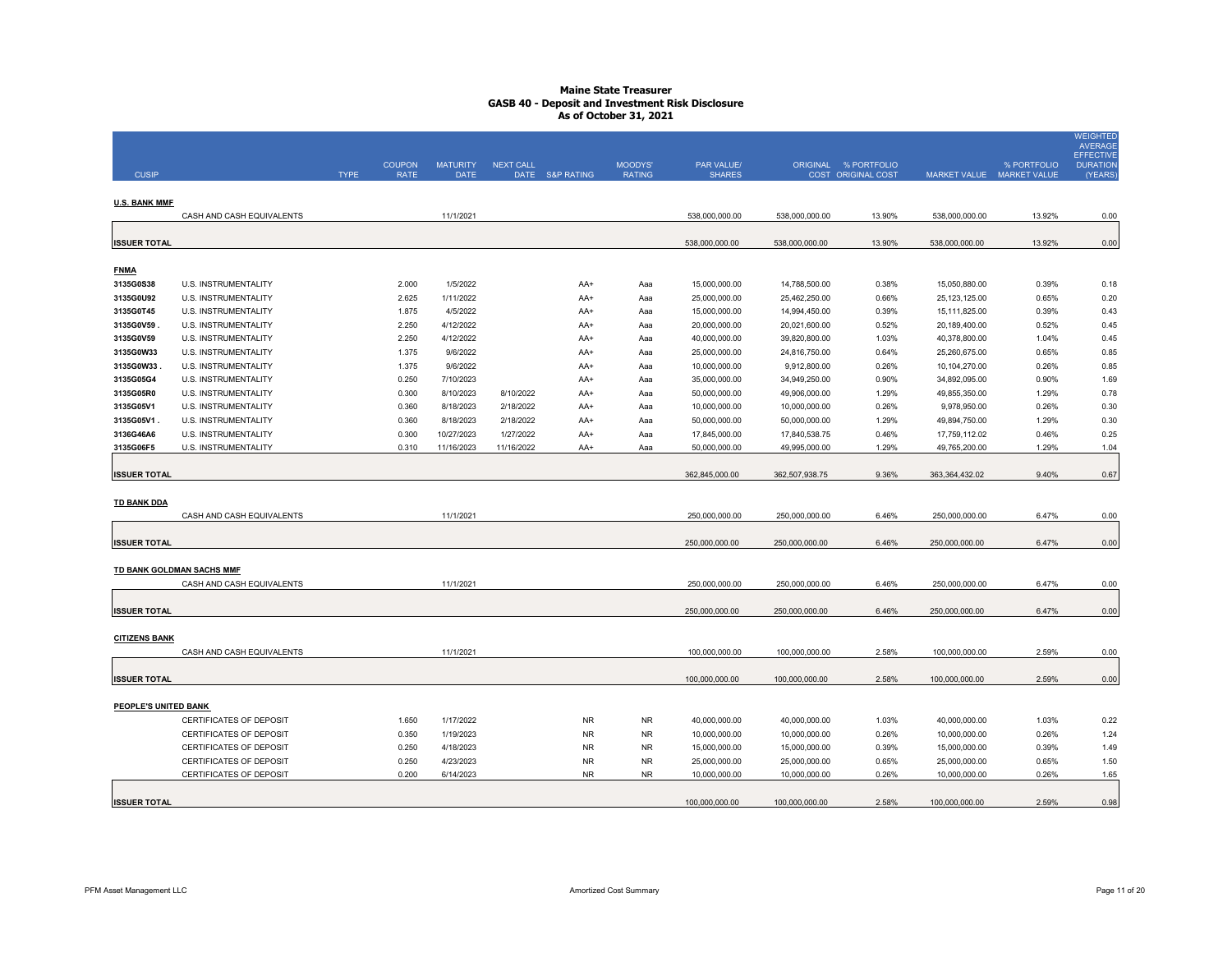|                          |                           |             |               |                 |                  |                 |               |               |               |                      |                           |             | <b>WEIGHTED</b><br><b>AVERAGE</b>   |
|--------------------------|---------------------------|-------------|---------------|-----------------|------------------|-----------------|---------------|---------------|---------------|----------------------|---------------------------|-------------|-------------------------------------|
|                          |                           |             | <b>COUPON</b> | <b>MATURITY</b> | <b>NEXT CALL</b> |                 | MOODYS'       | PAR VALUE/    |               | ORIGINAL % PORTFOLIO |                           | % PORTFOLIO | <b>EFFECTIVE</b><br><b>DURATION</b> |
| <b>CUSIP</b>             |                           | <b>TYPE</b> | <b>RATE</b>   | <b>DATE</b>     |                  | DATE S&P RATING | <b>RATING</b> | <b>SHARES</b> |               | COST ORIGINAL COST   | MARKET VALUE MARKET VALUE |             | (YEARS)                             |
| <b>FHLMC</b>             |                           |             |               |                 |                  |                 |               |               |               |                      |                           |             |                                     |
| 3137EAEQ8                | U.S. INSTRUMENTALITY      |             | 0.375         | 4/20/2023       |                  | AA+             | Aaa           | 13,750,000.00 | 13,720,437.50 | 0.35%                | 13,756,421.25             | 0.36%       | 1.47                                |
| 3137EAEV7                | U.S. INSTRUMENTALITY      |             | 0.250         | 8/24/2023       |                  | AA+             | Aaa           | 17,500,000.00 | 17,506,300.00 | 0.45%                | 17,432,712.50             | 0.45%       | 1.82                                |
| 3137EAEY1                | U.S. INSTRUMENTALITY      |             | 0.125         | 10/16/2023      |                  | AA+             | Aaa           | 25,000,000.00 | 24,910,750.00 | 0.64%                | 24,816,050.00             | 0.64%       | 1.96                                |
| 3137EAFA2                | U.S. INSTRUMENTALITY      |             | 0.250         | 12/4/2023       |                  | AA+             | Aaa           | 25,000,000.00 | 24,990,750.00 | 0.65%                | 24,847,825.00             | 0.64%       | 2.09                                |
| <b>ISSUER TOTAL</b>      |                           |             |               |                 |                  |                 |               | 81,250,000.00 | 81,128,237.50 | 2.10%                | 80,853,008.75             | 2.09%       | 1.89                                |
|                          |                           |             |               |                 |                  |                 |               |               |               |                      |                           |             |                                     |
| <b>NORTHEAST BANK</b>    | CASH AND CASH EQUIVALENTS |             |               | 11/1/2021       |                  |                 |               | 57,000,000.00 | 57,000,000.00 | 1.47%                | 57,000,000.00             | 1.47%       | 0.00                                |
|                          |                           |             |               |                 |                  |                 |               |               |               |                      |                           |             |                                     |
| <b>ISSUER TOTAL</b>      |                           |             |               |                 |                  |                 |               | 57,000,000.00 | 57,000,000.00 | 1.47%                | 57,000,000.00             | 1.47%       | 0.00                                |
| <b>FHLB</b>              |                           |             |               |                 |                  |                 |               |               |               |                      |                           |             |                                     |
| 313379Q69                | U.S. INSTRUMENTALITY      |             | 2.125         | 6/10/2022       |                  | AA+             | Aaa           | 30,000,000.00 | 30,176,400.00 | 0.78%                | 30,361,740.00             | 0.79%       | 0.61                                |
| 3130AJ7E3                | U.S. INSTRUMENTALITY      |             | 1.375         | 2/17/2023       |                  | AA+             | Aaa           | 25,000,000.00 | 25,660,750.00 | 0.66%                | 25,352,425.00             | 0.66%       | 1.29                                |
|                          |                           |             |               |                 |                  |                 |               |               |               |                      |                           |             |                                     |
| <b>ISSUER TOTAL</b>      |                           |             |               |                 |                  |                 |               | 55,000,000.00 | 55,837,150.00 | 1.44%                | 55,714,165.00             | 1.44%       | 0.92                                |
| <b>CAMDEN NATIONAL</b>   |                           |             |               |                 |                  |                 |               |               |               |                      |                           |             |                                     |
|                          | CERTIFICATES OF DEPOSIT   |             | 0.200         | 1/17/2023       |                  | <b>NR</b>       | <b>NR</b>     | 50,000,000.00 | 50,000,000.00 | 1.29%                | 50,000,000.00             | 1.29%       | 1.24                                |
| <b>ISSUER TOTAL</b>      |                           |             |               |                 |                  |                 |               | 50,000,000.00 | 50,000,000.00 | 1.29%                | 50,000,000.00             | 1.29%       |                                     |
|                          |                           |             |               |                 |                  |                 |               |               |               |                      |                           |             | 1.24                                |
| <b>FIRST NATIONAL</b>    |                           |             |               |                 |                  |                 |               |               |               |                      |                           |             |                                     |
|                          | CASH AND CASH EQUIVALENTS |             |               | 11/1/2021       |                  |                 |               | 50,000,000.00 | 50,000,000.00 | 1.29%                | 50,000,000.00             | 1.29%       | 0.00                                |
| <b>ISSUER TOTAL</b>      |                           |             |               |                 |                  |                 |               | 50,000,000.00 | 50,000,000.00 | 1.29%                | 50,000,000.00             | 1.29%       | 0.00                                |
|                          |                           |             |               |                 |                  |                 |               |               |               |                      |                           |             |                                     |
| <b>NATIXIS NY BRANCH</b> |                           |             |               |                 |                  |                 |               |               |               |                      |                           |             |                                     |
| 63873JY12                | <b>COMMERCIAL PAPER</b>   |             |               | 11/1/2021       |                  | $A-1$           | $P-1$         | 25,000,000.00 | 24,973,750.00 | 0.65%                | 24,999,850.00             | 0.65%       | 0.01                                |
| 63873JZG8                | COMMERCIAL PAPER          |             |               | 12/16/2021      |                  | $A-1$           | $P-1$         | 25,000,000.00 | 24,963,486.11 | 0.64%                | 24,996,800.00             | 0.65%       | 0.13                                |
| <b>ISSUER TOTAL</b>      |                           |             |               |                 |                  |                 |               | 50,000,000.00 | 49,937,236.11 | 1.29%                | 49,996,650.00             | 1.29%       | 0.07                                |
|                          |                           |             |               |                 |                  |                 |               |               |               |                      |                           |             |                                     |
| <b>RABOBANK</b>          | COMMERCIAL PAPER          |             |               | 12/1/2021       |                  |                 | $P-1$         | 50,000,000.00 | 49,950,888.89 | 1.29%                | 49,994,150.00             | 1.29%       | 0.09                                |
| 21687AZ14                |                           |             |               |                 |                  | $A-1$           |               |               |               |                      |                           |             |                                     |
| <b>ISSUER TOTAL</b>      |                           |             |               |                 |                  |                 |               | 50,000,000.00 | 49,950,888.89 | 1.29%                | 49,994,150.00             | 1.29%       | 0.09                                |
| <b>BNP PARIBAS</b>       |                           |             |               |                 |                  |                 |               |               |               |                      |                           |             |                                     |
| 09659BZL7                | <b>COMMERCIAL PAPER</b>   |             |               | 12/20/2021      |                  | $A-1$           | $P-1$         | 25,000,000.00 | 24,971,430.56 | 0.64%                | 24,995,575.00             | 0.65%       | 0.14                                |
| 09659CBB3                | COMMERCIAL PAPER          |             |               | 2/11/2022       |                  | $A-1$           | $P-1$         | 25,000,000.00 | 24,968,243.06 | 0.64%                | 24,989,800.00             | 0.65%       | 0.29                                |
|                          |                           |             |               |                 |                  |                 |               |               |               |                      |                           |             |                                     |
| <b>ISSUER TOTAL</b>      |                           |             |               |                 |                  |                 |               | 50,000,000.00 | 49,939,673.62 | 1.29%                | 49,985,375.00             | 1.29%       | 0.22                                |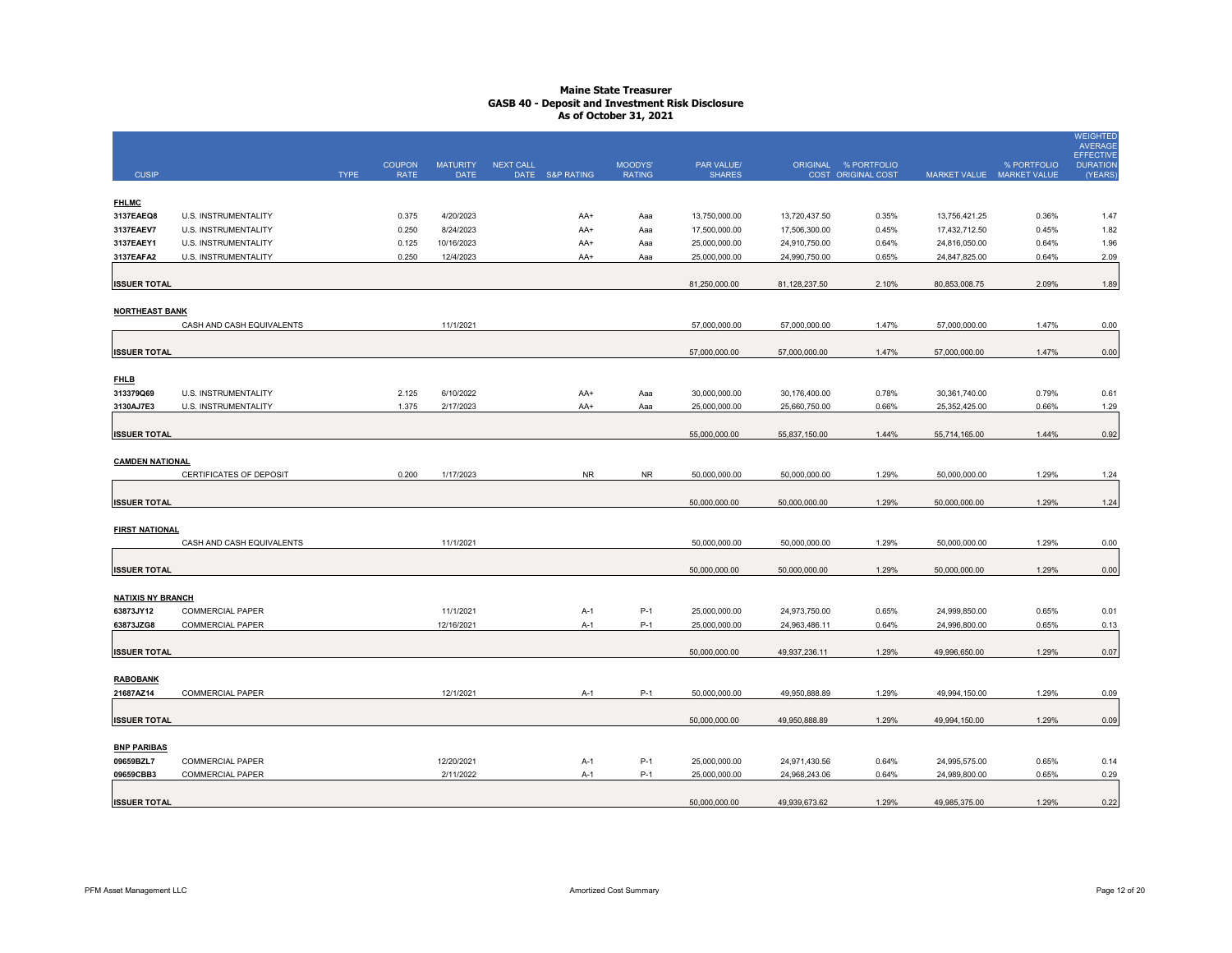|                               |                                 |             |                              |                                |           |                 |                          |                             |               |                                                   |               |                                          | <b>WEIGHTED</b><br><b>AVERAGE</b><br>EFFECTIVE |
|-------------------------------|---------------------------------|-------------|------------------------------|--------------------------------|-----------|-----------------|--------------------------|-----------------------------|---------------|---------------------------------------------------|---------------|------------------------------------------|------------------------------------------------|
| <b>CUSIP</b>                  |                                 | <b>TYPE</b> | <b>COUPON</b><br><b>RATE</b> | <b>MATURITY</b><br><b>DATE</b> | NEXT CALL | DATE S&P RATING | MOODYS'<br><b>RATING</b> | PAR VALUE/<br><b>SHARES</b> |               | ORIGINAL % PORTFOLIO<br><b>COST ORIGINAL COST</b> |               | % PORTFOLIO<br>MARKET VALUE MARKET VALUE | <b>DURATION</b><br>(YEARS)                     |
|                               |                                 |             |                              |                                |           |                 |                          |                             |               |                                                   |               |                                          |                                                |
| <b>MUFG BANK LTD/NY</b>       |                                 |             |                              |                                |           |                 |                          |                             |               |                                                   |               |                                          |                                                |
| 62479MAE3                     | <b>COMMERCIAL PAPER</b>         |             |                              | 1/14/2022                      |           | A-1             | P-1                      | 25,000,000.00               | 24,968,361.11 | 0.64%                                             | 24,993,775.00 | 0.65%                                    | 0.21                                           |
| 62479MBB8                     | <b>COMMERCIAL PAPER</b>         |             |                              | 2/11/2022                      |           | $A-1$           | $P-1$                    | 25,000,000.00               | 24,971,979.17 | 0.64%                                             | 24,990,575.00 | 0.65%                                    | 0.29                                           |
|                               |                                 |             |                              |                                |           |                 |                          |                             |               | 1.29%                                             |               | 1.29%                                    | 0.25                                           |
| <b>ISSUER TOTAL</b>           |                                 |             |                              |                                |           |                 |                          | 50,000,000.00               | 49,940,340.28 |                                                   | 49,984,350.00 |                                          |                                                |
| <b>BAR HARBOR</b>             |                                 |             |                              |                                |           |                 |                          |                             |               |                                                   |               |                                          |                                                |
|                               | CASH AND CASH EQUIVALENTS       |             |                              | 11/1/2021                      |           |                 |                          | 49,000,000.00               | 49,000,000.00 | 1.27%                                             | 49,000,000.00 | 1.27%                                    | 0.00                                           |
|                               |                                 |             |                              |                                |           |                 |                          |                             |               |                                                   |               |                                          |                                                |
| <b>ISSUER TOTAL</b>           |                                 |             |                              |                                |           |                 |                          | 49,000,000.00               | 49,000,000.00 | 1.27%                                             | 49,000,000.00 | 1.27%                                    | 0.00                                           |
|                               |                                 |             |                              |                                |           |                 |                          |                             |               |                                                   |               |                                          |                                                |
| <b>MACHIAS SAVINGS</b>        | CASH AND CASH EQUIVALENTS       |             |                              | 11/1/2021                      |           |                 |                          | 25,000,000.00               | 25,000,000.00 | 0.65%                                             | 25,000,000.00 | 0.65%                                    | 0.00                                           |
|                               |                                 |             |                              |                                |           |                 |                          |                             |               |                                                   |               |                                          |                                                |
| <b>ISSUER TOTAL</b>           |                                 |             |                              |                                |           |                 |                          | 25,000,000.00               | 25,000,000.00 | 0.65%                                             | 25,000,000.00 | 0.65%                                    | 0.00                                           |
|                               |                                 |             |                              |                                |           |                 |                          |                             |               |                                                   |               |                                          |                                                |
| <b>CREDIT AGRICOLE CIB NY</b> |                                 |             |                              |                                |           |                 |                          |                             |               |                                                   |               |                                          |                                                |
| 22533UAE3                     | <b>COMMERCIAL PAPER</b>         |             |                              | 1/14/2022                      |           | $A-1$           | $P-1$                    | 25,000,000.00               | 24,966,625.00 | 0.64%                                             | 24,996,000.00 | 0.65%                                    | 0.21                                           |
| <b>ISSUER TOTAL</b>           |                                 |             |                              |                                |           |                 |                          | 25,000,000.00               | 24,966,625.00 | 0.64%                                             | 24,996,000.00 | 0.65%                                    | 0.21                                           |
|                               |                                 |             |                              |                                |           |                 |                          |                             |               |                                                   |               |                                          |                                                |
|                               | <b>CITIGROUP GLOBAL MARKETS</b> |             |                              |                                |           |                 |                          |                             |               |                                                   |               |                                          |                                                |
| 17327AZ67                     | <b>COMMERCIAL PAPER</b>         |             |                              | 12/6/2021                      |           | A-1             | $P-1$                    | 24,800,000.00               | 24,775,310.22 | 0.64%                                             | 24,795,015.20 | 0.64%                                    | 0.11                                           |
|                               |                                 |             |                              |                                |           |                 |                          |                             |               | 0.64%                                             | 24,795,015.20 | 0.64%                                    |                                                |
| <b>ISSUER TOTAL</b>           |                                 |             |                              |                                |           |                 |                          | 24,800,000.00               | 24,775,310.22 |                                                   |               |                                          | 0.11                                           |
| <b>OLD LINE FUNDING LLC</b>   |                                 |             |                              |                                |           |                 |                          |                             |               |                                                   |               |                                          |                                                |
| 67983TYF7                     | <b>COMMERCIAL PAPER</b>         |             |                              | 11/15/2021                     |           | $A-1+$          | $P-1$                    | 23,000,000.00               | 22,983,721.11 | 0.59%                                             | 22,998,781.00 | 0.59%                                    | 0.05                                           |
|                               |                                 |             |                              |                                |           |                 |                          |                             |               |                                                   |               |                                          |                                                |
| <b>ISSUER TOTAL</b>           |                                 |             |                              |                                |           |                 |                          | 23,000,000.00               | 22,983,721.11 | 0.59%                                             | 22,998,781.00 | 0.59%                                    | 0.05                                           |
| JOHNSON & JOHNSON             |                                 |             |                              |                                |           |                 |                          |                             |               |                                                   |               |                                          |                                                |
| 478160CD4                     | CORPORATE                       |             | 2.250                        | 3/3/2022                       |           | AAA             | Aaa                      | 16,893,000.00               | 16,680,992.85 | 0.43%                                             | 16,981,232.14 | 0.44%                                    | 0.35                                           |
|                               |                                 |             |                              |                                |           |                 |                          |                             |               |                                                   |               |                                          |                                                |
| <b>ISSUER TOTAL</b>           |                                 |             |                              |                                |           |                 |                          | 16,893,000.00               | 16,680,992.85 | 0.43%                                             | 16,981,232.14 | 0.44%                                    | 0.35                                           |
|                               |                                 |             |                              |                                |           |                 |                          |                             |               |                                                   |               |                                          |                                                |
| <b>BANGOR SAVINGS</b>         |                                 |             |                              |                                |           |                 |                          |                             |               |                                                   |               |                                          |                                                |
|                               | CERTIFICATES OF DEPOSIT         |             | 0.400                        | 4/8/2023                       |           | <b>NR</b>       | NR                       | 15,000,000.00               | 15,000,000.00 | 0.39%                                             | 15,000,000.00 | 0.39%                                    | 1.46                                           |
| <b>ISSUER TOTAL</b>           |                                 |             |                              |                                |           |                 |                          | 15,000,000.00               | 15,000,000.00 | 0.39%                                             | 15,000,000.00 | 0.39%                                    | 1.46                                           |
|                               |                                 |             |                              |                                |           |                 |                          |                             |               |                                                   |               |                                          |                                                |
| <b>BATH SAVINGS</b>           |                                 |             |                              |                                |           |                 |                          |                             |               |                                                   |               |                                          |                                                |
|                               | CASH AND CASH EQUIVALENTS       |             |                              | 11/1/2021                      |           |                 |                          | 14,000,000.00               | 14,000,000.00 | 0.36%                                             | 14,000,000.00 | 0.36%                                    | 0.00                                           |
|                               |                                 |             |                              |                                |           |                 |                          |                             |               |                                                   |               |                                          |                                                |
| <b>ISSUER TOTAL</b>           |                                 |             |                              |                                |           |                 |                          | 14,000,000.00               | 14,000,000.00 | 0.36%                                             | 14,000,000.00 | 0.36%                                    | 0.00                                           |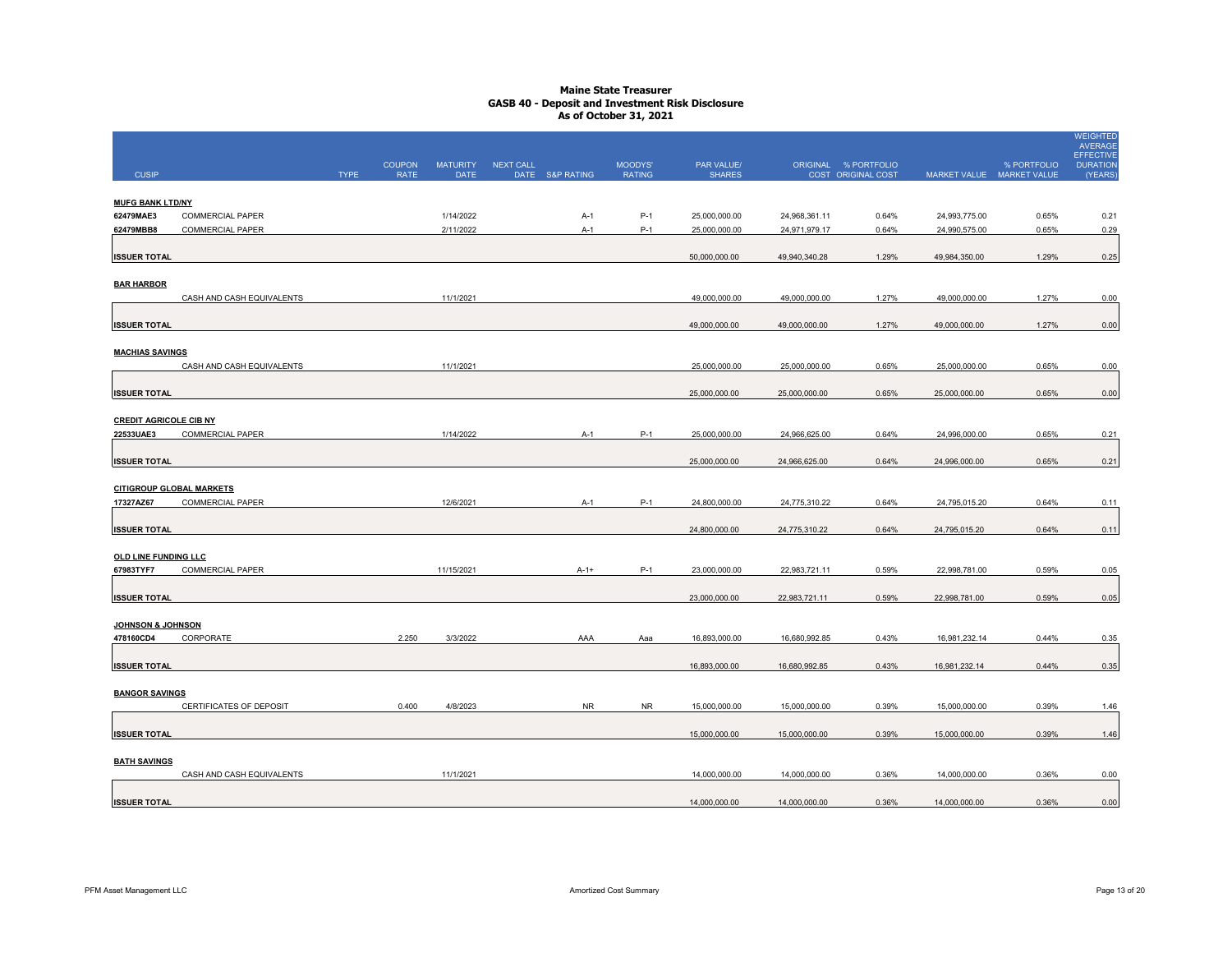| <b>CUSIP</b>                   |                           | <b>TYPE</b> | <b>COUPON</b><br><b>RATE</b> | <b>MATURITY</b><br><b>DATE</b> | <b>NEXT CALL</b> | DATE S&P RATING | MOODYS'<br><b>RATING</b> | PAR VALUE/<br><b>SHARES</b> |                  | ORIGINAL % PORTFOLIO<br><b>COST ORIGINAL COST</b> | <b>MARKET VALUE</b> | % PORTFOLIO<br><b>MARKET VALUE</b> | <b>WEIGHTED</b><br>AVERAGE<br>EFFECTIVE<br><b>DURATION</b><br>(YEARS) |
|--------------------------------|---------------------------|-------------|------------------------------|--------------------------------|------------------|-----------------|--------------------------|-----------------------------|------------------|---------------------------------------------------|---------------------|------------------------------------|-----------------------------------------------------------------------|
| <b>MICROSOFT</b><br>594918BW3  | CORPORATE                 |             | 2.400                        | 2/6/2022                       | 1/6/2022         | AAA             | Aaa                      | 10,000,000.00               | 10,156,600.00    | 0.26%                                             | 10,040,010.00       | 0.26%                              | 0.19                                                                  |
| <b>ISSUER TOTAL</b>            |                           |             |                              |                                |                  |                 |                          | 10,000,000.00               | 10,156,600.00    | 0.26%                                             | 10,040,010.00       | 0.26%                              | 0.19                                                                  |
| <b>BIDDEFORD SAVINGS BANK</b>  | CASH AND CASH EQUIVALENTS |             |                              | 11/1/2021                      |                  |                 |                          | 5,000,000.00                | 5,000,000.00     | 0.13%                                             | 5,000,000.00        | 0.13%                              | 0.00                                                                  |
| <b>ISSUER TOTAL</b>            |                           |             |                              |                                |                  |                 |                          | 5,000,000.00                | 5,000,000.00     | 0.13%                                             | 5,000,000.00        | 0.13%                              | 0.00                                                                  |
| <b>FIDELITY GOVERNMENT MMF</b> | CASH AND CASH EQUIVALENTS |             |                              | 11/1/2021                      |                  | AAA             | AAA                      | 2,000,000.00                | 2,000,000.00     | 0.05%                                             | 2,000,000.00        | 0.05%                              | 0.00                                                                  |
| <b>ISSUER TOTAL</b>            |                           |             |                              |                                |                  |                 |                          | 2,000,000.00                | 2,000,000.00     | 0.05%                                             | 2,000,000.00        | 0.05%                              | 0.00                                                                  |
| <b>PFM FUNDS</b>               | CASH AND CASH EQUIVALENTS |             |                              | 11/1/2021                      |                  |                 |                          | 1,000,000.00                | 1,000,000.00     | 0.03%                                             | 1,000,000.00        | 0.03%                              | 0.00                                                                  |
| <b>ISSUER TOTAL</b>            |                           |             |                              |                                |                  |                 |                          | 1,000,000.00                | 1,000,000.00     | 0.03%                                             | 1,000,000.00        | 0.03%                              | 0.00                                                                  |
| <b>GRAND TOTAL</b>             |                           |             |                              |                                |                  |                 |                          | 3,850,788,000.00            | 3,871,847,956.59 | 100.00%                                           | 3,865,797,712.51    | 100.00%                            |                                                                       |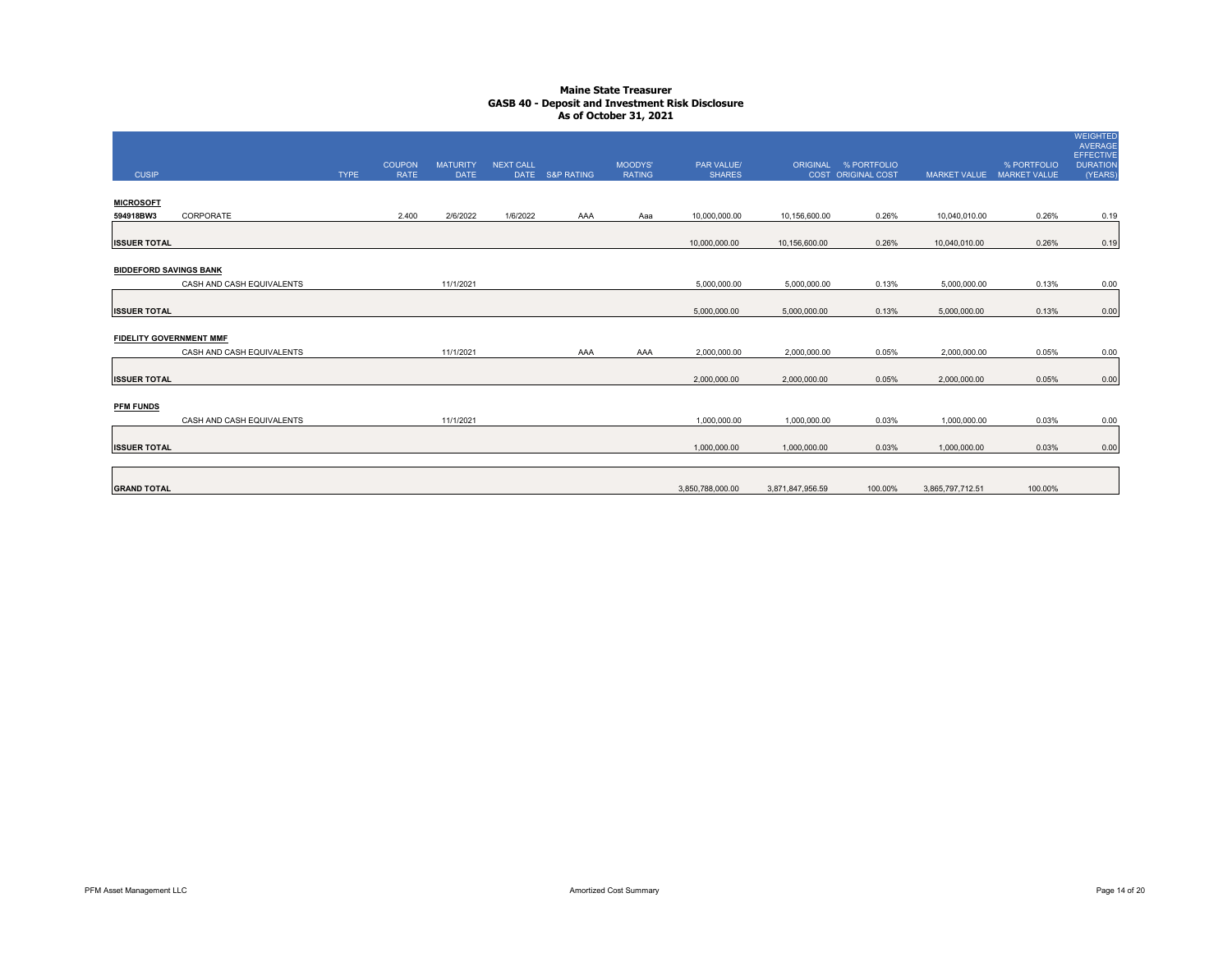#### **Maine State Treasurer Securities PurchasedDuring the Month Ended October 31, 2021**

|                             |                    |             |               |                 |           |                  |                  |                  | <b>ACCRUED</b>                      |         |
|-----------------------------|--------------------|-------------|---------------|-----------------|-----------|------------------|------------------|------------------|-------------------------------------|---------|
| <b>CUSIP</b>                | <b>ISSUER</b>      | <b>DATE</b> | <b>COUPON</b> | <b>MATURITY</b> | CALL DATE | PAR VALUE/SHARES | <b>UNIT COST</b> | <b>PRINCIPAL</b> | <b>INTEREST</b><br><b>PURCHASED</b> | YIELD   |
| <b>CASH AND EQUIVALENTS</b> |                    |             |               |                 |           |                  |                  |                  |                                     |         |
|                             | U.S. BANK MMF      | 10/6/2021   | 0.030V        |                 |           | 29,000,000.00    | 100.00           | 29,000,000.00    | 0.00                                | 0.030 V |
|                             | U.S. BANK MMF      | 10/7/2021   | 0.030V        |                 |           | 15,000,000.00    | 100.00           | 15,000,000.00    | 0.00                                | 0.030 V |
|                             | U.S. BANK MMF      | 10/13/2021  | 0.030V        |                 |           | 33,000,000.00    | 100.00           | 33,000,000.00    | 0.00                                | 0.030 V |
|                             | U.S. BANK MMF      | 10/15/2021  | 0.030V        |                 |           | 177,000,000.00   | 100.00           | 177,000,000.00   | 0.00                                | 0.030 V |
|                             | U.S. BANK MMF      | 10/18/2021  | 0.030V        |                 |           | 6,000,000.00     | 100.00           | 6,000,000.00     | 0.00                                | 0.030 V |
|                             | U.S. BANK MMF      | 10/19/2021  | 0.030V        |                 |           | 14,000,000.00    | 100.00           | 14,000,000.00    | 0.00                                | 0.030 V |
|                             | U.S. BANK MMF      | 10/20/2021  | 0.030V        |                 |           | 3,000,000.00     | 100.00           | 3,000,000.00     | 0.00                                | 0.030 V |
|                             | U.S. BANK MMF      | 10/22/2021  | 0.030V        |                 |           | 46,000,000.00    | 100.00           | 46,000,000.00    | 0.00                                | 0.030 V |
|                             | U.S. BANK MMF      | 10/27/2021  | 0.030V        |                 |           | 42,000,000.00    | 100.00           | 42,000,000.00    | 0.00                                | 0.030 V |
|                             | U.S. BANK MMF      | 10/29/2021  | 0.030V        |                 |           | 39,000,000.00    | 100.00           | 39,000,000.00    | 0.00                                | 0.030 V |
|                             |                    |             |               |                 |           |                  |                  |                  |                                     |         |
| <b>TOTAL:</b>               |                    |             |               |                 |           | 404,000,000.00   |                  | 404,000,000.00   | 0.00                                |         |
|                             |                    |             |               |                 |           |                  |                  |                  |                                     |         |
| <b>U.S. TREASURIES</b>      |                    |             |               |                 |           |                  |                  |                  |                                     |         |
| 91282CBN0                   | <b>US TREASURY</b> | 10/13/2021  | 0.125         | 2/28/2023       |           | 30,000,000.00    | 99.879           | 29,963,671.88    | 4,454.42                            | 0.21    |
| 91282CBV2                   | <b>US TREASURY</b> | 10/13/2021  | 0.375         | 4/15/2024       |           | 30,000,000.00    | 99.656           | 29,896,875.00    | 55,635.25                           | 0.51    |
|                             |                    |             |               |                 |           |                  |                  |                  |                                     |         |
| 91282CBD2                   | <b>US TREASURY</b> | 10/25/2021  | 0.125         | 12/31/2022      |           | 50,000,000.00    | 99.910           | 49,955,078.13    | 19,870.92                           | 0.20    |
| 91282CBD2.                  | <b>US TREASURY</b> | 10/29/2021  | 0.125         | 12/31/2022      |           | 50,000,000.00    | 99.898           | 49,949,218.75    | 20,550.27                           | 0.21    |
|                             |                    |             |               |                 |           |                  |                  |                  |                                     |         |
|                             |                    |             |               |                 |           |                  |                  |                  |                                     |         |
| <b>TOTAL:</b>               |                    |             |               |                 |           | 160,000,000.00   |                  | 159,764,843.76   | 100,510.86                          |         |
|                             |                    |             |               |                 |           |                  |                  |                  |                                     |         |
| <b>GRAND TOTAL:</b>         |                    |             |               |                 |           | 564,000,000.00   |                  | 563,764,843.76   | 100,510.86                          |         |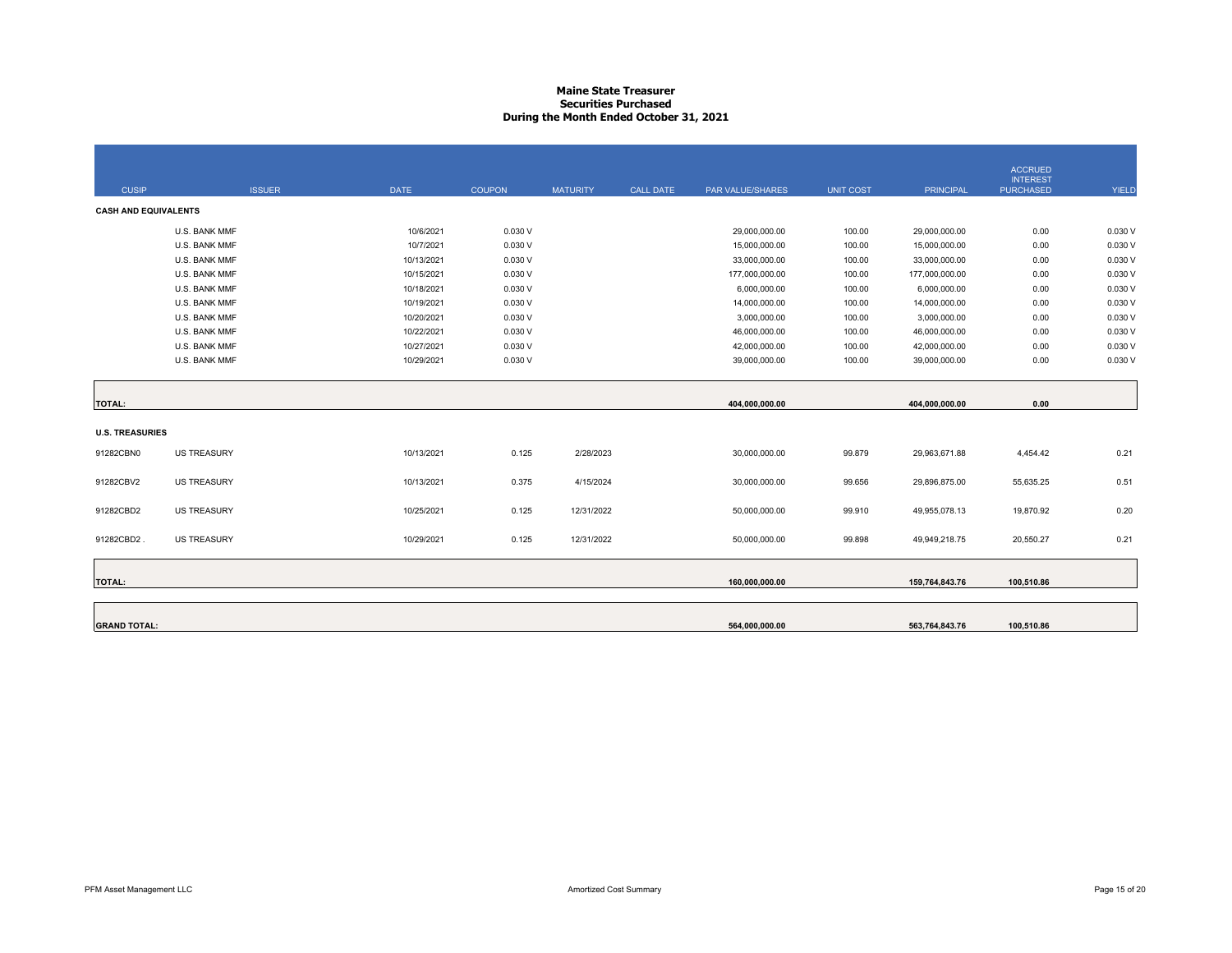#### **Maine State Treasurer Securities Sold and MaturedDuring the Month Ended October 31, 2021**

|                         |                                    |             |                  |                  |                      | <b>AMORTIZED COST AT</b><br><b>SALE OR MATURITY</b> |              | <b>MARKET VALUE AT</b><br>SALE / SALE OR MATURITY / |        | <b>ACCRUED</b>  |                 |                 |              |
|-------------------------|------------------------------------|-------------|------------------|------------------|----------------------|-----------------------------------------------------|--------------|-----------------------------------------------------|--------|-----------------|-----------------|-----------------|--------------|
|                         |                                    |             | <b>MATURITY/</b> |                  |                      |                                                     |              | ACCRETION / MATURITY CHANGE IN MARKET REALIZED GAIN |        | <b>INTEREST</b> | <b>INTEREST</b> | <b>INTEREST</b> |              |
| <b>CUSIP</b>            | <b>ISSUER</b>                      | <b>DATE</b> | COUPON CALL DATE | PAR VALUE/SHARES | <b>ORIGINAL COST</b> | (AMORT)                                             | <b>PRICE</b> | <b>VALUE</b>                                        | (LOSS) | <b>SOLD</b>     | <b>RECEIVED</b> | <b>EARNED</b>   | <b>YIELD</b> |
|                         | <b>CASH AND EQUIVALENTS</b>        |             |                  |                  |                      |                                                     |              |                                                     |        |                 |                 |                 |              |
|                         | U.S. BANK MMF                      | 10/1/2021   | 0.030 V          | 7,000,000.00     | 7,000,000.00         | 7,000,000.00                                        | 100.00       | 7,000,000.00                                        | 0.00   | 0.00            | 0.00            | 0.00            | 0.030 V      |
|                         |                                    |             |                  |                  |                      | 0.00                                                |              | 0.00                                                |        |                 |                 |                 |              |
|                         | U.S. BANK MMF                      | 10/4/2021   | 0.030 V          | 26,000,000.00    | 26,000,000.00        | 26,000,000.00                                       | 100.00       | 26,000,000.00                                       | 0.00   | 0.00            | 0.00            | 0.00            | 0.030 V      |
|                         |                                    |             |                  |                  |                      | 0.00                                                |              | 0.00                                                |        |                 |                 |                 |              |
|                         | U.S. BANK MMF                      | 10/5/2021   | 0.030 V          | 2,000,000.00     | 2,000,000.00         | 2,000,000.00                                        | 100.00       | 2,000,000.00                                        | 0.00   | 0.00            | 0.00            | 0.00            | 0.030V       |
|                         |                                    |             |                  |                  |                      | 0.00                                                |              | 0.00                                                |        |                 |                 |                 |              |
|                         | U.S. BANK MMF                      | 10/8/2021   | 0.030 V          | 4,000,000.00     | 4,000,000.00         | 4,000,000.00                                        | 100.00       | 4,000,000.00                                        | 0.00   | 0.00            | 0.00            | 0.00            | 0.030V       |
|                         | U.S. BANK MMF                      | 10/12/2021  | 0.030 V          | 30,000,000.00    | 30,000,000.00        | 0.00<br>30,000,000.00                               | 100.00       | 0.00<br>30,000,000.00                               | 0.00   | 0.00            | 0.00            | 0.00            | 0.030V       |
|                         |                                    |             |                  |                  |                      | 0.00                                                |              | 0.00                                                |        |                 |                 |                 |              |
|                         | U.S. BANK MMF                      | 10/14/2021  | 0.030 V          | 61,000,000.00    | 61,000,000.00        | 61,000,000.00                                       | 100.00       | 61,000,000.00                                       | 0.00   | 0.00            | 0.00            | 0.00            | 0.030V       |
|                         |                                    |             |                  |                  |                      | 0.00                                                |              | 0.00                                                |        |                 |                 |                 |              |
|                         | U.S. BANK MMF                      | 10/21/2021  | 0.030 V          | 16,000,000.00    | 16,000,000.00        | 16,000,000.00                                       | 100.00       | 16,000,000.00                                       | 0.00   | 0.00            | 0.00            | 0.00            | 0.030 V      |
|                         |                                    |             |                  |                  |                      | 0.00                                                |              | 0.00                                                |        |                 |                 |                 |              |
|                         | U.S. BANK MMF                      | 10/25/2021  | 0.030 V          | 76,000,000.00    | 76,000,000.00        | 76,000,000.00                                       | 100.00       | 76,000,000.00                                       | 0.00   | 0.00            | 0.00            | 0.00            | 0.030 V      |
|                         |                                    |             |                  |                  |                      | 0.00                                                |              | 0.00                                                |        |                 |                 |                 |              |
|                         | U.S. BANK MMF                      | 10/26/2021  | 0.030 V          | 77,000,000.00    | 77,000,000.00        | 77,000,000.00                                       | 100.00       | 77,000,000.00                                       | 0.00   | 0.00            | 0.00            | 0.00            | 0.030V       |
|                         |                                    |             |                  |                  |                      | 0.00                                                |              | 0.00                                                |        |                 |                 |                 |              |
|                         | U.S. BANK MMF                      | 10/28/2021  | 0.030V           | 111.000.000.00   | 111,000,000.00       | 111,000,000.00                                      | 100.00       | 111,000,000.00                                      | 0.00   | 0.00            | 0.00            | 0.00            | 0.030V       |
|                         |                                    |             |                  |                  |                      | 0.00                                                |              | 0.00                                                |        |                 |                 |                 |              |
|                         |                                    |             |                  | 410,000,000.00   | 410,000,000.00       | 410,000,000.00                                      |              | 410,000,000.00                                      | 0.00   | 0.00            | 0.00            | 0.00            |              |
| <b>TOTAL:</b>           |                                    |             |                  |                  |                      | 0.00                                                |              | 0.00                                                |        |                 |                 |                 |              |
|                         |                                    |             |                  |                  |                      |                                                     |              |                                                     |        |                 |                 |                 |              |
| <b>COMMERCIAL PAPER</b> |                                    |             |                  |                  |                      |                                                     |              |                                                     |        |                 |                 |                 |              |
|                         | 56274LXM1 MANHATTAN ASSET FDG CO   | 10/21/2021  | 0.000 10/21/2021 | 25,000,000.00    |                      |                                                     |              | 25,000,000.00                                       | 0.00   |                 |                 |                 |              |
|                         |                                    |             |                  |                  | 24,977,750.00        | 25,000,000.00<br>2,500.00                           | 100.00       | 1,575.00                                            |        | 0.00            | 0.00            | 0.00            |              |
|                         | 56274LXM1 . MANHATTAN ASSET FDG CO | 10/21/2021  | 0.000 10/21/2021 | 25,000,000.00    | 24,977,875.00        | 25,000,000.00                                       | 100.00       | 25,000,000.00                                       | 0.00   | 0.00            | 0.00            | 0.00            |              |
|                         |                                    |             |                  |                  |                      | 2,500.00                                            |              | 1,575.00                                            |        |                 |                 |                 |              |
| 60689FXT0               | MIZUHO BANK LTD/NY                 | 10/27/2021  | 0.000 10/27/2021 | 50.000.000.00    | 49,957,465.28        | 50,000,000.00                                       | 100.00       | 50,000,000.00                                       | 0.00   | 0.00            | 0.00            | 0.00            |              |
|                         |                                    |             |                  |                  |                      | 6,319.44                                            |              | 2,550.00                                            |        |                 |                 |                 |              |
|                         |                                    |             |                  | 100,000,000.00   | 99,913,090.28        | 100,000,000.00                                      |              | 100,000,000.00                                      | 0.00   | 0.00            | 0.00            | 0.00            |              |
| <b>TOTAL:</b>           |                                    |             |                  |                  |                      | 11,319.44                                           |              | 5,700.00                                            |        |                 |                 |                 |              |
|                         |                                    |             |                  |                  |                      |                                                     |              |                                                     |        |                 |                 |                 |              |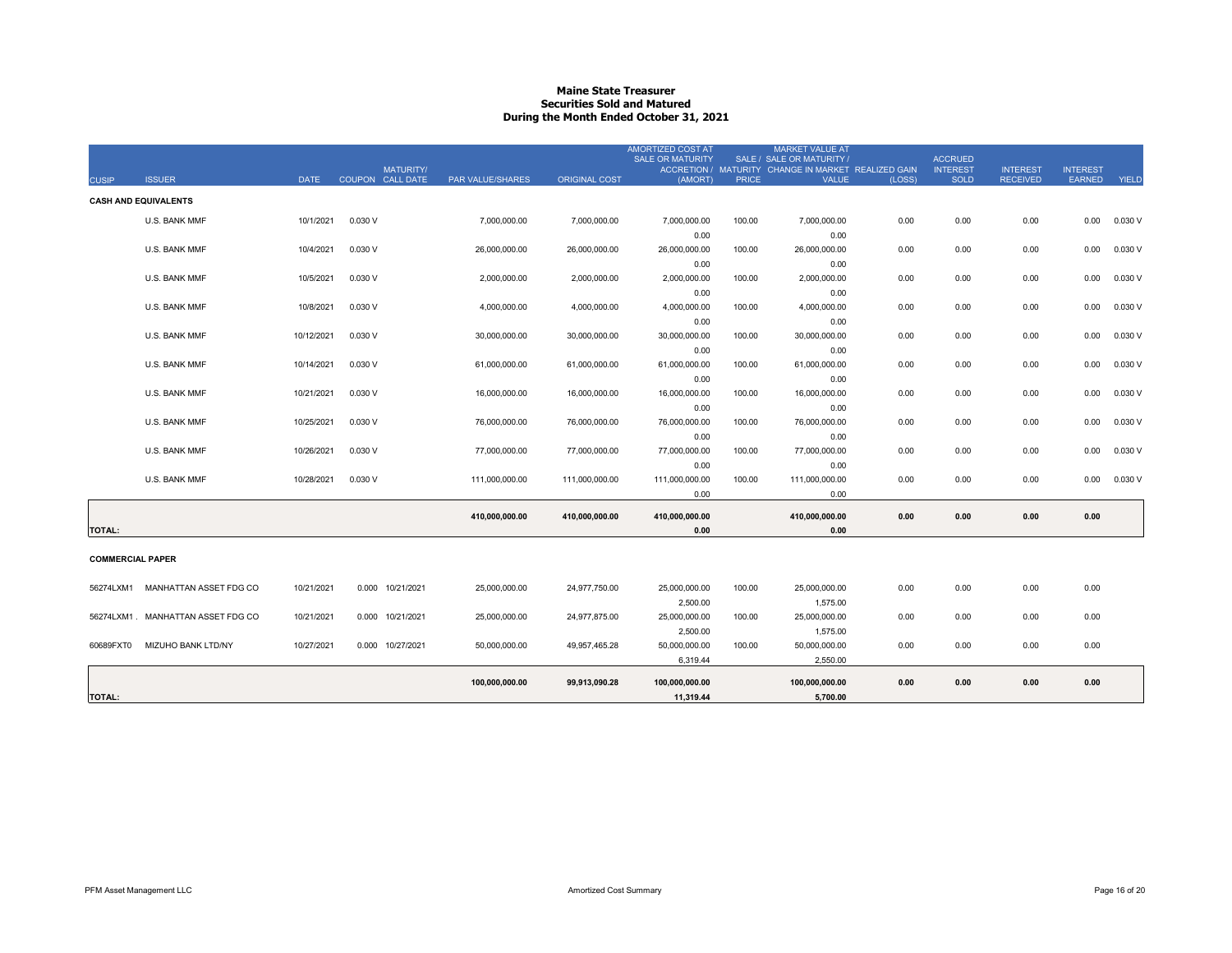#### **Maine State Treasurer Securities Sold and MaturedDuring the Month Ended October 31, 2021**

| <b>CUSIP</b>        | <b>ISSUER</b>                    | <b>DATE</b> | <b>MATURITY/</b><br>COUPON CALL DATE | <b>PAR VALUE/SHARES</b> | <b>ORIGINAL COST</b> | <b>AMORTIZED COST AT</b><br><b>SALE OR MATURITY</b><br>(AMORT) | <b>PRICE</b> | <b>MARKET VALUE AT</b><br>SALE / SALE OR MATURITY /<br>ACCRETION / MATURITY CHANGE IN MARKET REALIZED GAIN<br><b>VALUE</b> | (LOSS) | <b>ACCRUED</b><br><b>INTEREST</b><br><b>SOLD</b> | <b>INTEREST</b><br><b>RECEIVED</b> | <b>INTEREST</b><br><b>EARNED</b> | <b>YIELD</b> |
|---------------------|----------------------------------|-------------|--------------------------------------|-------------------------|----------------------|----------------------------------------------------------------|--------------|----------------------------------------------------------------------------------------------------------------------------|--------|--------------------------------------------------|------------------------------------|----------------------------------|--------------|
|                     | <b>FEDERAL AGENCY SECURITIES</b> |             |                                      |                         |                      |                                                                |              |                                                                                                                            |        |                                                  |                                    |                                  |              |
| 3130AF5B9 FHLB      |                                  | 10/12/2021  | 3.000<br>10/12/2021                  | 10,000,000.00           | 10,103,100.00        | 10,000,000.00                                                  | 100.00       | 10,000,000.00                                                                                                              | 0.00   | 0.00                                             | 150,000.00                         | 9,166.67                         |              |
| 3134GWZB5 FHLMC     |                                  | 10/13/2021  | 0.300<br>10/13/2021                  | 48,800,000.00           | 48,785,360.00        | (1, 134.10)<br>48,800,000.00                                   | 100.00       | (9,040.00)<br>48,800,000.00                                                                                                | 0.00   | 0.00                                             | 73,200.00                          | 4,880.00                         |              |
|                     |                                  |             |                                      |                         |                      | 10,048.92                                                      |              | 46,848.00                                                                                                                  |        |                                                  |                                    |                                  |              |
|                     |                                  |             |                                      | 58,800,000.00           | 58,888,460.00        | 58,800,000.00                                                  |              | 58,800,000.00                                                                                                              | 0.00   | 0.00                                             | 223,200.00                         | 14,046.67                        |              |
| <b>TOTAL:</b>       |                                  |             |                                      |                         |                      | 8,914.82                                                       |              | 37,808.00                                                                                                                  |        |                                                  |                                    |                                  |              |
|                     |                                  |             |                                      | 568,800,000.00          | 568,801,550.28       | 568,800,000.00                                                 |              | 568,800,000.00                                                                                                             | 0.00   | 0.00                                             | 223,200.00                         | 14,046.67                        |              |
| <b>GRAND TOTAL:</b> |                                  |             |                                      |                         |                      | 20,234.26                                                      |              | 43,508.00                                                                                                                  |        |                                                  |                                    |                                  |              |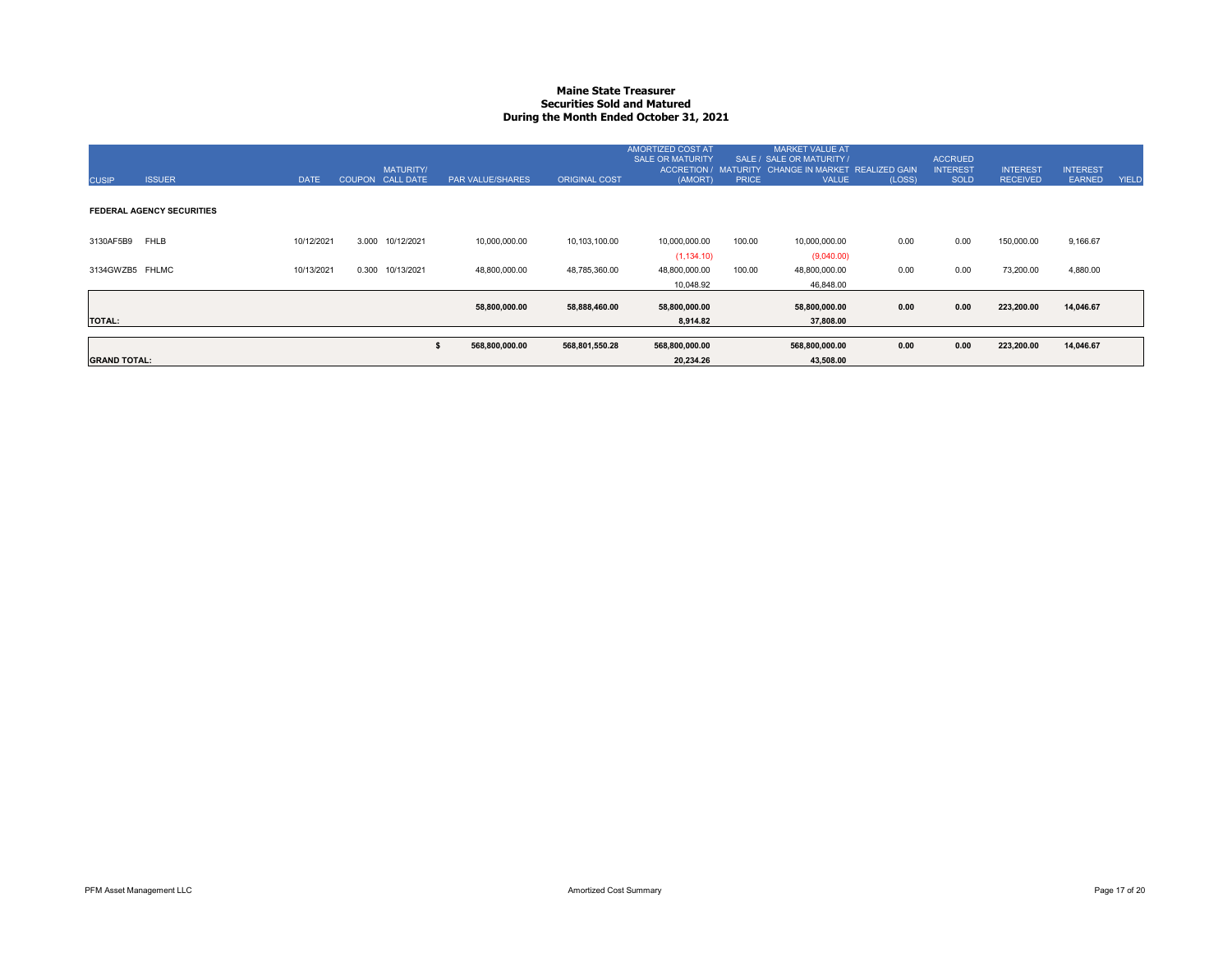#### **Maine State Treasurer Transaction Report For the Month Ended October 31, 2021**

| <b>DATE</b> | <b>CUSIP</b> | <b>TRANSACTION</b> | <b>SECURITY TYPE</b> | <b>DESCRIPTION</b>            | <b>MATURITY</b> | PAR VALUE/SHARES | <b>PRINCIPAL</b> | <b>INTEREST</b> | <b>TRANSACTION TOTAL</b> | <b>BALANCE</b>     |
|-------------|--------------|--------------------|----------------------|-------------------------------|-----------------|------------------|------------------|-----------------|--------------------------|--------------------|
|             |              |                    |                      |                               |                 |                  |                  |                 |                          |                    |
| 10/1/2021   |              | <b>INTEREST</b>    | <b>CASH EQUIV</b>    | FIDELITY GOVERNMENT MMF       |                 | 0.00             | 0.00             | 16.44           | 16.44                    | 16.44              |
|             |              | <b>INTEREST</b>    | <b>CASH EQUIV</b>    | PFM FUNDS                     |                 | 0.00             | 0.00             | 17.25           | 17.25                    | 33.69              |
|             |              | <b>INTEREST</b>    | <b>CASH EQUIV</b>    | <b>BATH SAVINGS</b>           |                 | 0.00             | 0.00             | 690.41          | 690.41                   | 724.10             |
|             |              | <b>INTEREST</b>    | <b>CASH EQUIV</b>    | <b>BAR HARBOR</b>             |                 | 0.00             | 0.00             | 4,027.41        | 4,027.41                 | 4,751.51           |
|             |              | <b>INTEREST</b>    | <b>CASH EQUIV</b>    | <b>BIDDEFORD SAVINGS BANK</b> |                 | 0.00             | 0.00             | 328.78          | 328.78                   | 5,080.29           |
|             |              | <b>INTEREST</b>    | <b>CASH EQUIV</b>    | <b>CITIZENS BANK</b>          |                 | 0.00             | 0.00             | 4,931.40        | 4,931.40                 | 10,011.69          |
|             |              | <b>INTEREST</b>    | <b>CASH EQUIV</b>    | <b>FIRST NATIONAL</b>         |                 | 0.00             | 0.00             | 2,054.80        | 2,054.80                 | 12,066.49          |
|             |              | <b>INTEREST</b>    | <b>CASH EQUIV</b>    | TD BANK GOLDMAN SACHS MMF     |                 | 0.00             | 0.00             | 5,362.60        | 5,362.60                 | 17,429.09          |
|             |              | <b>INTEREST</b>    | <b>CASH EQUIV</b>    | <b>MACHIAS SAVINGS</b>        |                 | 0.00             | 0.00             | 1,027.42        | 1,027.42                 | 18,456.51          |
|             |              | <b>INTEREST</b>    | <b>CASH EQUIV</b>    | NORTHEAST BANK                |                 | 0.00             | 0.00             | 4,684.95        | 4,684.95                 | 23,141.46          |
|             |              | <b>INTEREST</b>    | <b>CASH EQUIV</b>    | TD BANK DDA                   |                 | 0.00             | 0.00             | 12,328.77       | 12,328.77                | 35,470.23          |
|             |              | <b>INTEREST</b>    | <b>CASH EQUIV</b>    | U.S. BANK MMF                 |                 | 0.00             | 0.00             | 9,802.10        | 9,802.10                 | 45,272.33          |
|             |              | <b>SELL</b>        | <b>CASH EQUIV</b>    | U.S. BANK MMF                 |                 | 7,000,000.00     | 7,000,000.00     | 0.00            | 7,000,000.00             | 7,045,272.33       |
| 10/4/2021   |              | SELL               | <b>CASH EQUIV</b>    | U.S. BANK MMF                 |                 | 26,000,000.00    | 26,000,000.00    | 0.00            | 26,000,000.00            | 33,045,272.33      |
| 10/5/2021   | 3135G0T45    | <b>INTEREST</b>    | <b>INSTR</b>         | <b>FNMA</b>                   | 4/5/2022        | 0.00             | 0.00             | 140,625.00      | 140,625.00               | 33, 185, 897. 33   |
|             |              | SELL               | <b>CASH EQUIV</b>    | U.S. BANK MMF                 |                 | 2,000,000.00     | 2,000,000.00     | 0.00            | 2,000,000.00             | 35, 185, 897. 33   |
| 10/6/2021   |              | <b>BUY</b>         | <b>CASH EQUIV</b>    | U.S. BANK MMF                 |                 | 29,000,000.00    | 29,000,000.00    | 0.00            | (29,000,000.00)          | 6,185,897.33       |
| 10/7/2021   |              | <b>BUY</b>         | <b>CASH EQUIV</b>    | U.S. BANK MMF                 |                 | 15,000,000.00    | 15,000,000.00    | 0.00            | (15,000,000.00)          | (8,814,102.67)     |
| 10/8/2021   |              | <b>SELL</b>        | <b>CASH EQUIV</b>    | U.S. BANK MMF                 |                 | 4,000,000.00     | 4,000,000.00     | 0.00            | 4,000,000.00             | (4,814,102.67)     |
| 10/12/2021  | 3130AF5B9    | <b>MATURITY</b>    | <b>INSTR</b>         | <b>FHLB</b>                   | 10/12/2021      | 10,000,000.00    | 10,000,000.00    | 150,000.00      | 10,150,000.00            | 5,335,897.33       |
|             | 3135G0V59    | <b>INTEREST</b>    | <b>INSTR</b>         | <b>FNMA</b>                   | 4/12/2022       | 0.00             | 0.00             | 450,000.00      | 450,000.00               | 5,785,897.33       |
|             | 3135G0V59    | <b>INTEREST</b>    | <b>INSTR</b>         | <b>FHLB</b>                   | 4/12/2022       | 0.00             | 0.00             | 225,000.00      | 225,000.00               | 6,010,897.33       |
|             |              | <b>SELL</b>        | <b>CASH EQUIV</b>    | U.S. BANK MMF                 |                 | 30,000,000.00    | 30,000,000.00    | 0.00            | 30,000,000.00            | 36,010,897.33      |
| 10/13/2021  | 3134GWZB5    | <b>MATURITY</b>    | <b>INSTR</b>         | <b>FHLMC</b>                  | 10/13/2021      | 48,800,000.00    | 48,800,000.00    | 73,200.00       | 48,873,200.00            | 84,884,097.33      |
|             | 91282CBN0    | <b>BUY</b>         | <b>UST</b>           | <b>US TREASURY</b>            | 2/28/2023       | 29,963,671.88    | 29,963,671.88    | 4,454.42        | (29,968,126.30)          | 54,915,971.03      |
|             | 91282CBV2    | <b>BUY</b>         | <b>UST</b>           | <b>US TREASURY</b>            | 4/15/2024       | 29,896,875.00    | 29,896,875.00    | 55,635.25       | (29,952,510.25)          | 24,963,460.78      |
|             |              | <b>BUY</b>         | <b>CASH EQUIV</b>    | U.S. BANK MMF                 |                 | 33,000,000.00    | 33,000,000.00    | 0.00            | (33,000,000.00)          | (8,036,539.22)     |
| 10/14/2021  |              | <b>SELL</b>        | <b>CASH EQUIV</b>    | U.S. BANK MMF                 |                 | 61,000,000.00    | 61,000,000.00    | 0.00            | 61,000,000.00            | 52,963,460.78      |
| 10/15/2021  | 9128286M7    | <b>INTEREST</b>    | <b>UST</b>           | <b>US TREASURY</b>            | 4/15/2022       | 0.00             | 0.00             | 258,750.00      | 258,750.00               | 53,222,210.78      |
|             | 9128286M7    | <b>INTEREST</b>    | <b>UST</b>           | <b>US TREASURY</b>            | 4/15/2022       | 0.00             | 0.00             | 337,500.00      | 337,500.00               | 53,559,710.78      |
|             | 912828YK0    | <b>INTEREST</b>    | <b>UST</b>           | <b>US TREASURY</b>            | 10/15/2022      | 0.00             | 0.00             | 206,250.00      | 206,250.00               | 53,765,960.78      |
|             | 91282CAP6    | <b>INTEREST</b>    | <b>UST</b>           | <b>US TREASURY</b>            | 10/15/2023      | 0.00             | 0.00             | 21,875.00       | 21,875.00                | 53,787,835.78      |
|             | 91282CBV2    | <b>INTEREST</b>    | <b>UST</b>           | <b>US TREASURY</b>            | 4/15/2024       | 0.00             | 0.00             | 56,250.00       | 56,250.00                | 53.844.085.78      |
|             |              | <b>BUY</b>         | <b>CASH EQUIV</b>    | U.S. BANK MMF                 |                 | 177,000,000.00   | 177,000,000.00   | 0.00            | (177,000,000.00)         | (123, 155, 914.22) |
| 10/16/2021  | 3137EAEY1    | <b>INTEREST</b>    | <b>INSTR</b>         | <b>FHLMC</b>                  | 10/16/2023      | 0.00             | 0.00             | 15,625.00       | 15,625.00                | (123, 140, 289.22) |
| 10/18/2021  |              | <b>BUY</b>         | <b>CASH EQUIV</b>    | U.S. BANK MMF                 |                 | 6,000,000.00     | 6,000,000.00     | 0.00            | (6,000,000.00)           | (129, 140, 289.22) |
| 10/19/2021  |              | <b>BUY</b>         | <b>CASH EQUIV</b>    | U.S. BANK MMF                 |                 | 14,000,000.00    | 14,000,000.00    | 0.00            | (14,000,000.00)          | (143, 140, 289.22) |
| 10/20/2021  | 3137EAEQ8    | <b>INTEREST</b>    | <b>INSTR</b>         | <b>FHLMC</b>                  | 4/20/2023       | 0.00             | 0.00             | 25,781.25       | 25,781.25                | (143, 114, 507.97) |
|             |              | <b>BUY</b>         | <b>CASH EQUIV</b>    | U.S. BANK MMF                 |                 | 3,000,000.00     | 3,000,000.00     | 0.00            | (3,000,000.00)           | (146, 114, 507.97) |
| 10/21/2021  | 56274LXM1    | <b>MATURITY</b>    | CP                   | MANHATTAN ASSET FDG CO        | 10/21/2021      | 25,000,000.00    | 25,000,000.00    | 0.00            | 25,000,000.00            | (121, 114, 507.97) |
|             | 56274LXM1    | <b>MATURITY</b>    | CP                   | MANHATTAN ASSET FDG CO        | 10/21/2021      | 25,000,000.00    | 25,000,000.00    | 0.00            | 25,000,000.00            | (96, 114, 507.97)  |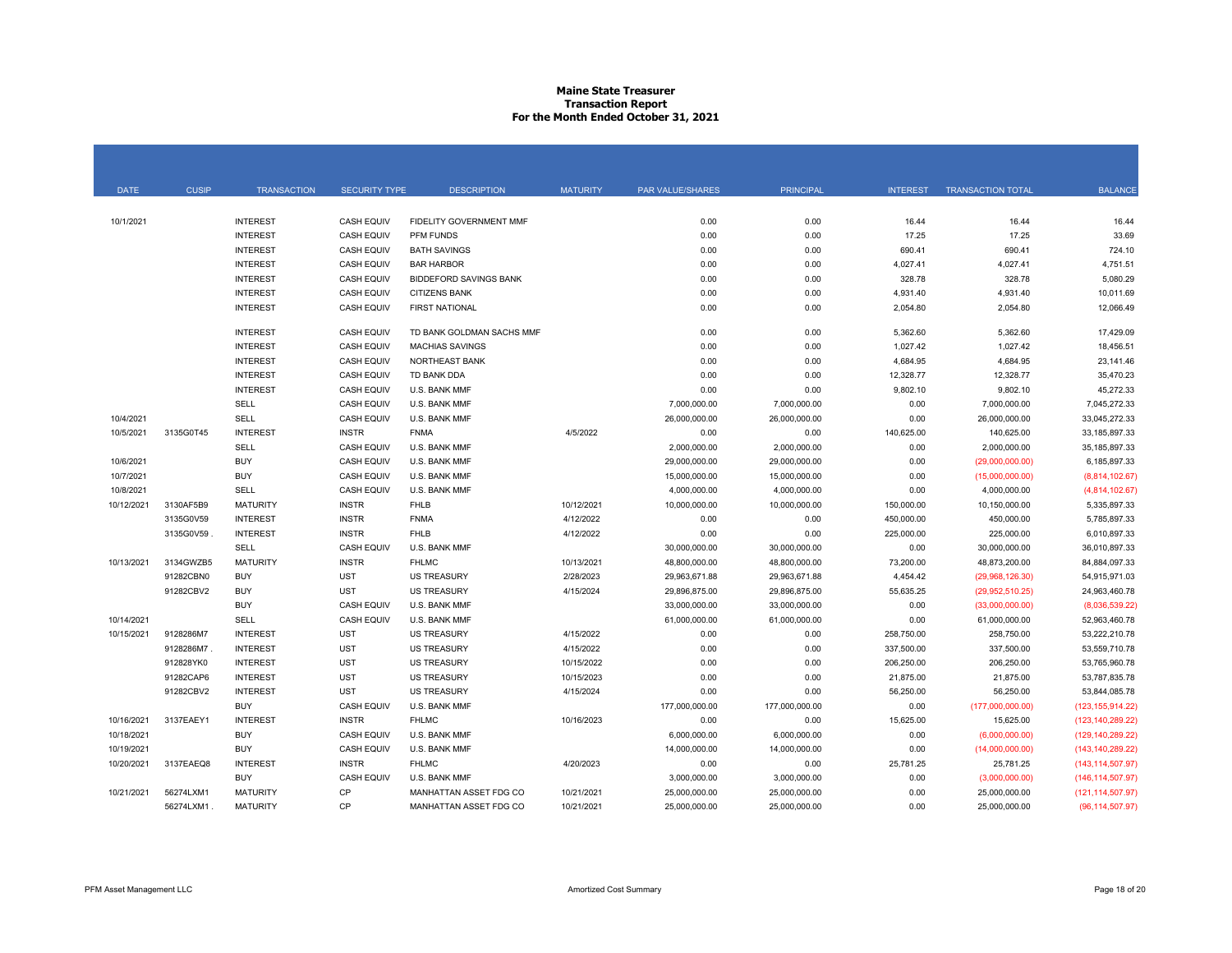#### **Maine State Treasurer Transaction Report For the Month Ended October 31, 2021**

| <b>DATE</b> | <b>CUSIP</b> | <b>TRANSACTION</b> | <b>SECURITY TYPE</b> | <b>DESCRIPTION</b> | <b>MATURITY</b> | PAR VALUE/SHARES | <b>PRINCIPAL</b> | <b>INTEREST</b> | <b>TRANSACTION TOTAL</b> | <b>BALANCE</b>     |
|-------------|--------------|--------------------|----------------------|--------------------|-----------------|------------------|------------------|-----------------|--------------------------|--------------------|
|             |              |                    |                      |                    |                 |                  |                  |                 |                          |                    |
|             |              | SELL               | <b>CASH EQUIV</b>    | U.S. BANK MMF      |                 | 16,000,000.00    | 16,000,000.00    | 0.00            | 16,000,000.00            | (80, 114, 507.97)  |
| 10/22/2021  |              | <b>BUY</b>         | <b>CASH EQUIV</b>    | U.S. BANK MMF      |                 | 46,000,000.00    | 46,000,000.00    | 0.00            | (46,000,000,00)          | (126, 114, 507.97) |
| 10/25/2021  | 91282CBD2    | <b>BUY</b>         | <b>UST</b>           | <b>US TREASURY</b> | 12/31/2022      | 49,955,078.13    | 49,955,078.13    | 19,870.92       | (49, 974, 949.05)        | (176,089,457.02)   |
|             |              | SELL               | <b>CASH EQUIV</b>    | U.S. BANK MMF      |                 | 76,000,000.00    | 76,000,000.00    | 0.00            | 76,000,000.00            | (100,089,457.02)   |
| 10/26/2021  |              | SELL               | <b>CASH EQUIV</b>    | U.S. BANK MMF      |                 | 77,000,000.00    | 77,000,000.00    | 0.00            | 77,000,000.00            | (23,089,457.02)    |
| 10/27/2021  | 3136G46A6    | <b>INTEREST</b>    | <b>INSTR</b>         | <b>FNMA</b>        | 10/27/2023      | 0.00             | 0.00             | 26,767.50       | 26,767.50                | (23,062,689.52)    |
|             | 60689FXT0    | <b>MATURITY</b>    | <b>CP</b>            | MIZUHO BANK LTD/NY | 10/27/2021      | 50,000,000.00    | 50,000,000.00    | 0.00            | 50,000,000.00            | 26,937,310.48      |
|             |              | <b>BUY</b>         | <b>CASH EQUIV</b>    | U.S. BANK MMF      |                 | 42,000,000.00    | 42,000,000.00    | 0.00            | (42,000,000.00)          | (15,062,689.52)    |
| 10/28/2021  |              | SELL               | <b>CASH EQUIV</b>    | U.S. BANK MMF      |                 | 111,000,000.00   | 111,000,000.00   | 0.00            | 111,000,000.00           | 95,937,310.48      |
| 10/29/2021  | 91282CBD2.   | <b>BUY</b>         | <b>UST</b>           | <b>US TREASURY</b> | 12/31/2022      | 49,949,218.75    | 49,949,218.75    | 20,550.27       | (49,969,769.02)          | 45,967,541.46      |
|             |              | <b>BUY</b>         | <b>CASH EQUIV</b>    | U.S. BANK MMF      |                 | 39,000,000.00    | 39,000,000.00    | 0.00            | (39,000,000.00)          | 6,967,541.46       |
| 10/31/2021  | 9128283C2    | <b>INTEREST</b>    | <b>UST</b>           | <b>US TREASURY</b> | 10/31/2022      | 0.00             | 0.00             | 300,000.00      | 300,000.00               | 7,267,541.46       |
|             |              | <b>INTEREST</b>    | <b>CASH EQUIV</b>    | MISC INCOME        |                 | 0.00             | 0.00             | 0.00            | 0.00                     | 7,267,541.46       |
|             |              |                    |                      |                    |                 |                  |                  |                 |                          |                    |

#### **Net Contributions**

#### **Net Withdrawals**

**7,267,541.46**

**-**